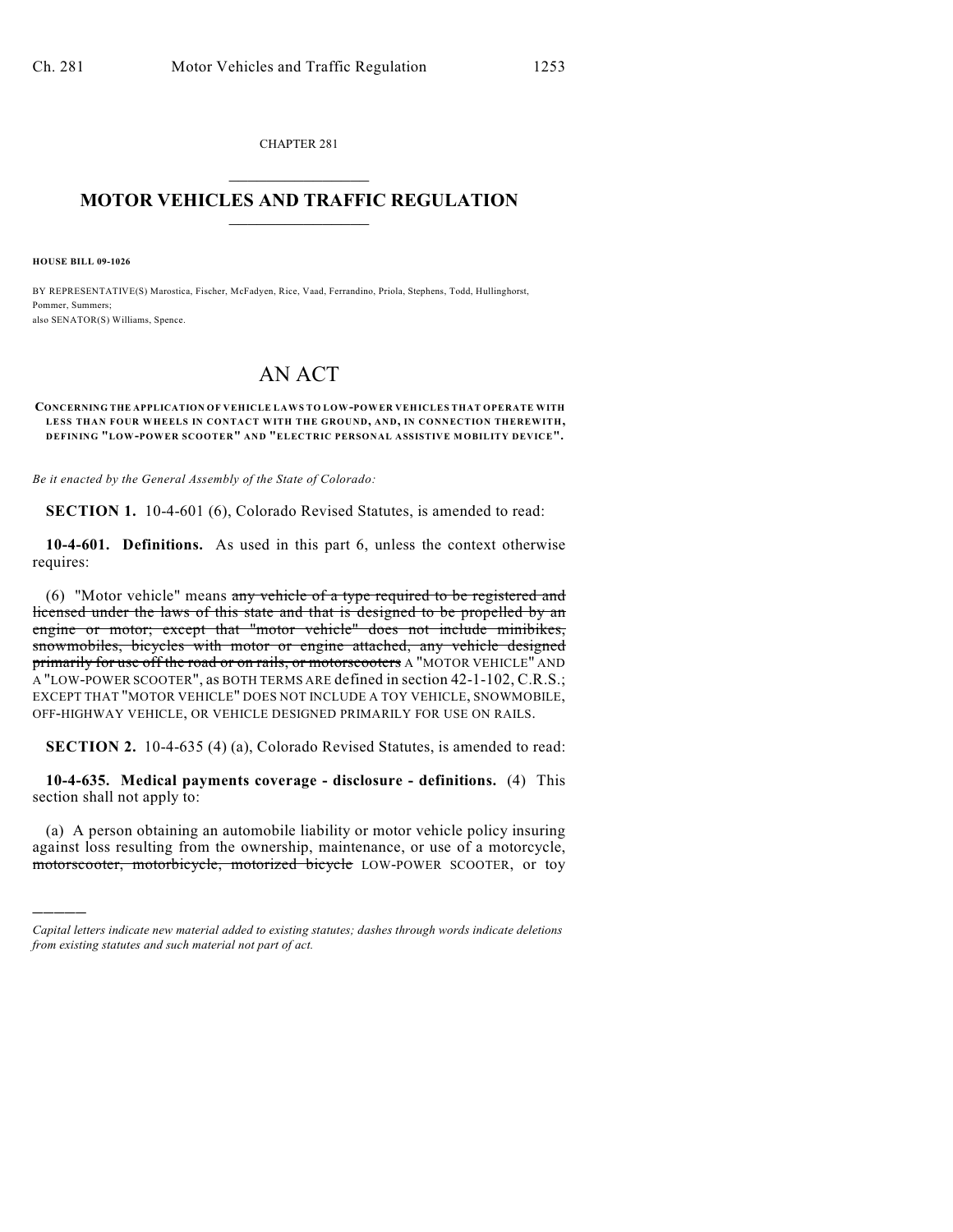vehicle, as defined in section 42-1-102, C.R.S., a snowmobile, as defined in section 33-14-101, C.R.S., or any vehicle designed primarily for use off the road or on rails;

**SECTION 3.** 12-6-102 (12), Colorado Revised Statutes, is amended to read:

**12-6-102. Definitions.** As used in this part 1 and in part 5 of this article, unless the context or section 12-6-502 otherwise requires:

(12) "Motor vehicle" means every vehicle intended primarily for use and operation on the public highways which is self-propelled and every vehicle intended primarily for operation on the public highways which is not driven or propelled by its own power but which is designed to be attached to or become a part of or to be drawn by a self-propelled vehicle, not including farm tractors and other machines and tools used in the production, harvesting, and care of farm products. "MOTOR VEHICLE" INCLUDES, WITHOUT LIMITATION, A LOW-POWER SCOOTER, AS DEFINED IN SECTION 42-1-102, C.R.S.

**SECTION 4.** 12-6-502, Colorado Revised Statutes, is amended BY THE ADDITION OF A NEW SUBSECTION to read:

**12-6-502. Definitions.** As used in this part 5, unless the context otherwise requires:

(20) "WHOLESALER" MEANS A PERSON WHO, FOR COMMISSION OR WITH INTENT TO MAKE A PROFIT OR GAIN OF MONEY OR OTHER THING OF VALUE, SELLS, EXCHANGES, OR OFFERS OR ATTEMPTS TO NEGOTIATE A SALE, LEASE, OR EXCHANGE OF AN INTEREST IN A NEW OR NEW AND USED POWERSPORTS VEHICLE SOLELY TO POWERSPORTS VEHICLE DEALERS OR USED POWERSPORTS VEHICLE DEALERS.

**SECTION 5.** 12-6-504 (1) (a), (1) (f) (I), and (1) (k), Colorado Revised Statutes, are amended to read:

**12-6-504. Board - oath - meetings - powers and duties - rules.** (1) In addition to the duties and powers of the board under section 12-6-104, the board may:

(a) Promulgate, amend, and repeal rules reasonably necessary to implement this part 5, including, without limitation, the administration, enforcement, issuance, and denial of licenses to WHOLESALERS, powersports vehicle dealers, powersports vehicle salespersons, and used powersports vehicle dealers;

(f) (I) Investigate, with the assistance of the executive director, on its own motion or upon a written and signed complaint from any person, a suspected or alleged violation by a WHOLESALER, powersports vehicle dealer, used powersports vehicle dealer, or powersports vehicle salesperson of this part 5 or a rule promulgated by the board;

(k) Cause to be conducted written examinations, as prescribed by the board, to test the competency of all first-time applicants for a WHOLESALER'S LICENSE, powersports vehicle dealer's license, used powersports vehicle dealer's license, or powersports vehicle salesperson's license;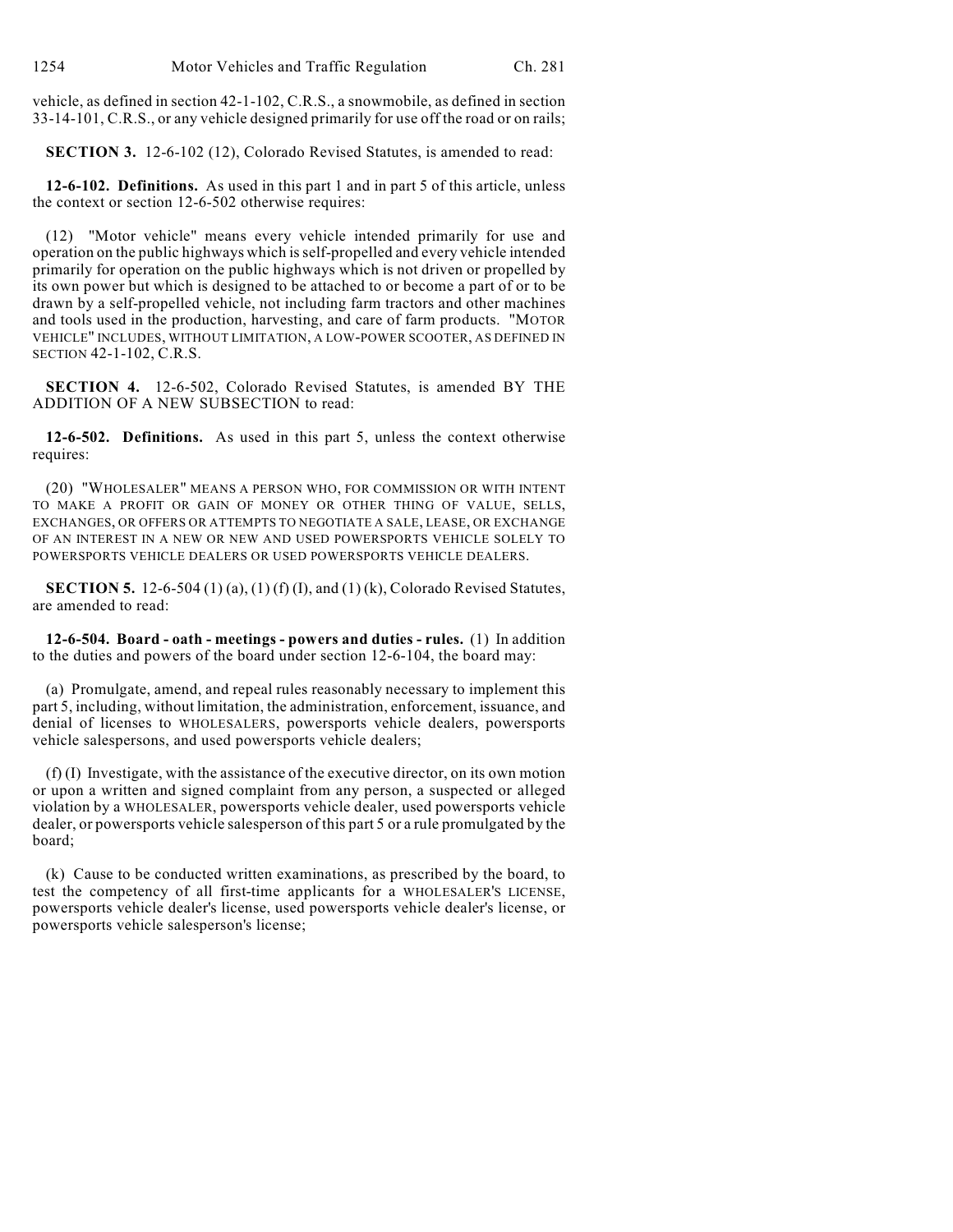**SECTION 6.** The introductory portion to 12-6-508 (1), Colorado Revised Statutes, is amended, and the said 12-6-508 (1) is further amended BY THE ADDITION OF A NEW PARAGRAPH, to read:

**12-6-508. Classes of licenses.** (1) Licenses issued under the provisions of this part 5 shall be of the following classes:

(f) A WHOLESALER'S LICENSE SHALL PERMIT THE LICENSEE TO ENGAGE IN THE ACTIVITIES OF A WHOLESALER.

**SECTION 7.** 12-6-510, Colorado Revised Statutes, is amended to read:

**12-6-510. Display, form, custody, and use of licenses.** The board and the executive director shall prescribe the form of the license to be issued by the executive director, and each license shall have imprinted thereon the seal of their offices. The license of each powersports vehicle salesperson shall be mailed to the business address where the salesperson is licensed and shall be kept by the salesperson at such salesperson's place of employment for inspection by employers, consumers, the executive director, or the board. A powersports vehicle dealer OR WHOLESALER shall display conspicuously the person's license in the person's place of business. Each license issued pursuant to this part 5 is separate and distinct. It shall be a violation of this part 5 for a person to exercise any of the privileges granted under a license that such person does not hold, or for a licensee to knowingly allow such an exercise of privileges.

**SECTION 8.** 12-6-511 (1), Colorado Revised Statutes, is amended BY THE ADDITION OF A NEW PARAGRAPH to read:

**12-6-511. Fees - disposition - expenses - expiration of licenses.** (1) The fee established pursuant to subsection  $(5)$  of this section shall be collected with each application for each of the following:

(f) WHOLESALER'S LICENSE.

**SECTION 9.** 12-6-511 (3) and (4) (c), Colorado Revised Statutes, are amended to read:

**12-6-511. Fees - disposition - expenses - expiration of licenses.** (3) If an application for a WHOLESALER'S LICENSE, powersports vehicle dealer's, used powersports vehicle dealer's, or powersports salesperson's license is withdrawn by the applicant prior to issuance of the license, one-half of the license fee shall be refunded.

(4) (c) Upon the expiration of a license, unless suspended or revoked, it may be renewed upon the payment of the application fees specified in this section and renewal shall be made from year to year as a matter of right; except that, if a WHOLESALER OR powersports vehicle dealer voluntarily surrenders its license or abandons its place of business for a period of more than thirty days, the licensee is required to file a new application to renew its license.

**SECTION 10.** 12-6-512 (1) and (2) (a), Colorado Revised Statutes, are amended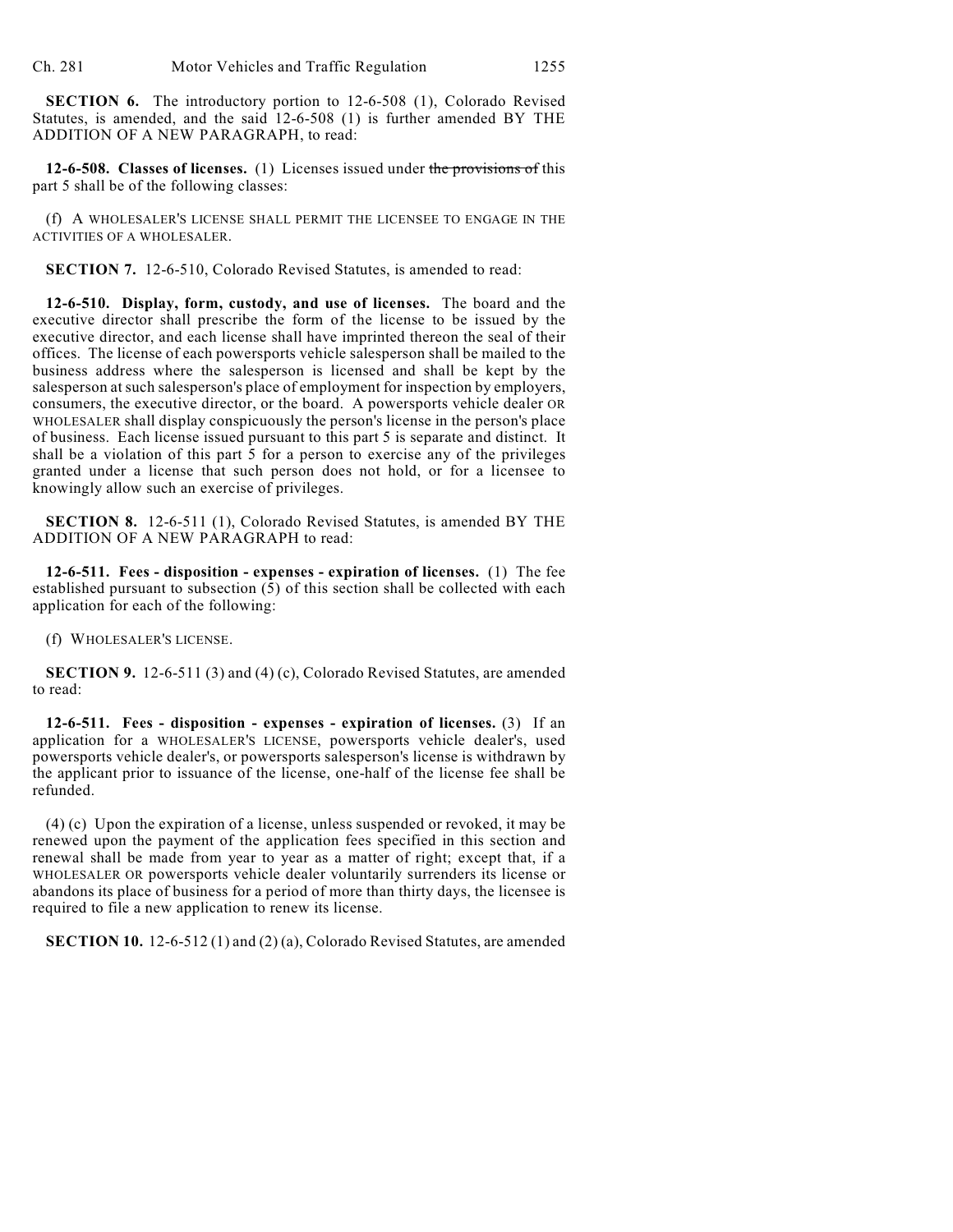### to read:

**12-6-512. Bond of licensee.** (1) A WHOLESALER'S LICENSE, powersports vehicle dealer's license, or used powersports vehicle dealer's license shall not be issued to any applicant unless the applicant procures and files with the board evidence of a savings account, deposit, or certificate of deposit meeting the requirements of section 11-35-101, C.R.S., or a good and sufficient bond with corporate surety thereon duly licensed to do business within the state, approved as to form by the attorney general, and conditioned that the applicant shall not make any fraudulent representation or violate any of the provisions of this part 5 or any rule promulgated by the board under this part 5. A powersports vehicle dealer or used powersports vehicle dealer shall not be required to furnish an additional bond, savings account, deposit, or certificate of deposit under this section if such dealer furnishes a bond, savings account, deposit, or certificate of deposit under section 12-6-111.

(2) (a) The purpose of the bond procured by the applicant pursuant to subsection (1) of this section and section 12-6-513 is to provide for the reimbursement for any loss or damage suffered by any retail consumer caused by violation of this part 5 by a WHOLESALER, powersports vehicle dealer, or used powersports vehicle dealer. For a wholesale transaction, the bond is available to each party to the transaction; except that, if a retail consumer is involved, such consumer shall have priority to recover from the bond. The amount of the bond shall be fifty thousand dollars for each WHOLESALER APPLICANT, powersports vehicle dealer applicant, and used powersports vehicle dealer applicant. The aggregate liability of the surety for all transactions shall not exceed the amount of the bond, regardless of the number of claims or claimants.

**SECTION 11.** 12-6-515, Colorado Revised Statutes, is amended to read:

**12-6-515. Testing licensees.** All persons applying for a WHOLESALER'S, powersports vehicle dealer's, used powersports vehicle dealer's, or powersports vehicle salesperson's license under this part 5 shall be examined for their knowledge of the powersports vehicle laws of the state of Colorado and the rules promulgated pursuant to this part 5. If the applicant is a corporation, the managing officer shall take the examination, and, if the applicant is a partnership, all the general partners shall take such examination. No license shall be issued except upon successful passing of the examination. This section shall not apply to a motor vehicle dealer, used motor vehicle dealer, or motor vehicle salesperson licensed pursuant to part 1 of this article.

**SECTION 12.** 12-6-517 (1), (6), (7) (a), and the introductory portion to 12-6-517 (7) (b), Colorado Revised Statutes, are amended to read:

**12-6-517. Application - rules.** (1) An application for a WHOLESALER'S LICENSE, powersports vehicle dealer's license, used powersports vehicle dealer's license, or powersports salesperson's license shall be submitted to the board.

(6) Persons applying for a WHOLESALER'S, powersports vehicle dealer's, used powersports vehicle dealer's, or a powersports vehicle salesperson's license shall file with the board a written instrument in which the applicant shall appoint the secretary of the board as the agent of the applicant upon whom all process may be served in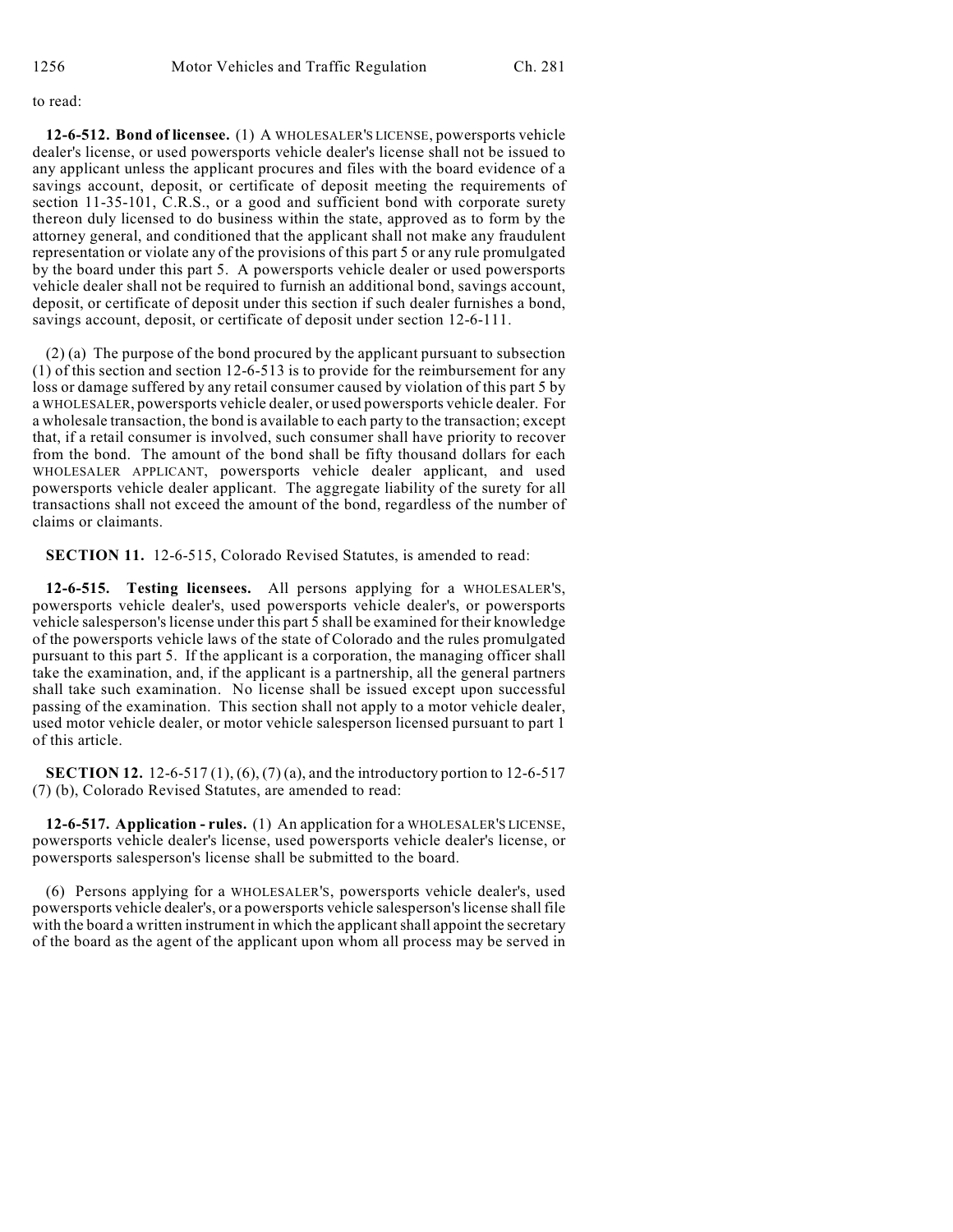any action against the applicant arising out of a claim for damages suffered by a violation of this part 5, rules promulgated under this part 5, or any condition of the applicant's bond.

(7) (a) A person applying for a WHOLESALER'S LICENSE OR used powersports vehicle dealer's license shall file with the board a certification that the applicant has met the educational requirements for licensure under this subsection (7), unless the applicant is licensed as a motor vehicle dealer or a used motor vehicle dealer. This subsection (7) shall not apply to a person who has held a license, within the last three years, as a motor vehicle dealer, used motor vehicle dealer, wholesaler, wholesale motor vehicle auction dealer, powersports vehicle dealer, or used powersports vehicle dealer under this part 5 or part 1 of this article.

(b) An applicant for a WHOLESALER'S LICENSE OR used powersports vehicle dealer's license shall not be licensed unless one of the following persons has completed an eight-hour prelicensing education program:

**SECTION 13.** 12-6-518, Colorado Revised Statutes, is amended BY THE ADDITION OF A NEW SUBSECTION to read:

**12-6-518. Notice of change of address or status.** (4) UPON A CHANGE OF PLACE OF BUSINESS OR BUSINESS ADDRESS, A WHOLESALER SHALL IMMEDIATELY NOTIFY THE BOARD OF THE CHANGE.

**SECTION 14.** The introductory portion to 12-6-520 (3), Colorado Revised Statutes, is amended, and the said 12-6-520 is further amended BY THE ADDITION OF A NEW SUBSECTION, to read:

**12-6-520. Licenses - grounds for denial, suspension, or revocation.** (3) A WHOLESALER'S LICENSE, powersports vehicle dealer's license, or a used powersports vehicle dealer's license may be denied, suspended, or revoked on the following grounds:

(3.5) A WHOLESALER'S LICENSE MAY BE DENIED, SUSPENDED, OR REVOKED FOR THE SELLING, LEASING, OR OFFERING OR ATTEMPTING TO NEGOTIATE THE SALE, LEASE, OR EXCHANGE OF AN INTEREST IN MOTOR VEHICLES TO PERSONS OTHER THAN POWERSPORTS VEHICLE DEALERS, USED POWERSPORTS VEHICLE DEALERS, OR OTHER WHOLESALERS.

**SECTION 15.** 12-6-521 (2), Colorado Revised Statutes, is amended to read:

**12-6-521. Procedure for denial,suspension, or revocation of license - judicial review.** (2) The board shall appoint an administrative law judge pursuant to part 10 of article 30 of title 24, C.R.S., to conduct any hearing concerning the licensing or discipline of a WHOLESALER powersports vehicle dealer, used powersports vehicle dealer, powersports vehicle manufacturer, powersports vehicle manufacturer representative, or powersports vehicle distributor; except that the board may, upon a unanimous vote of the members present when the vote is taken, conduct the hearing in lieu of appointing an administrative law judge.

**SECTION 16.** 12-6-522 (1) (a) and (1) (c) (II), Colorado Revised Statutes, are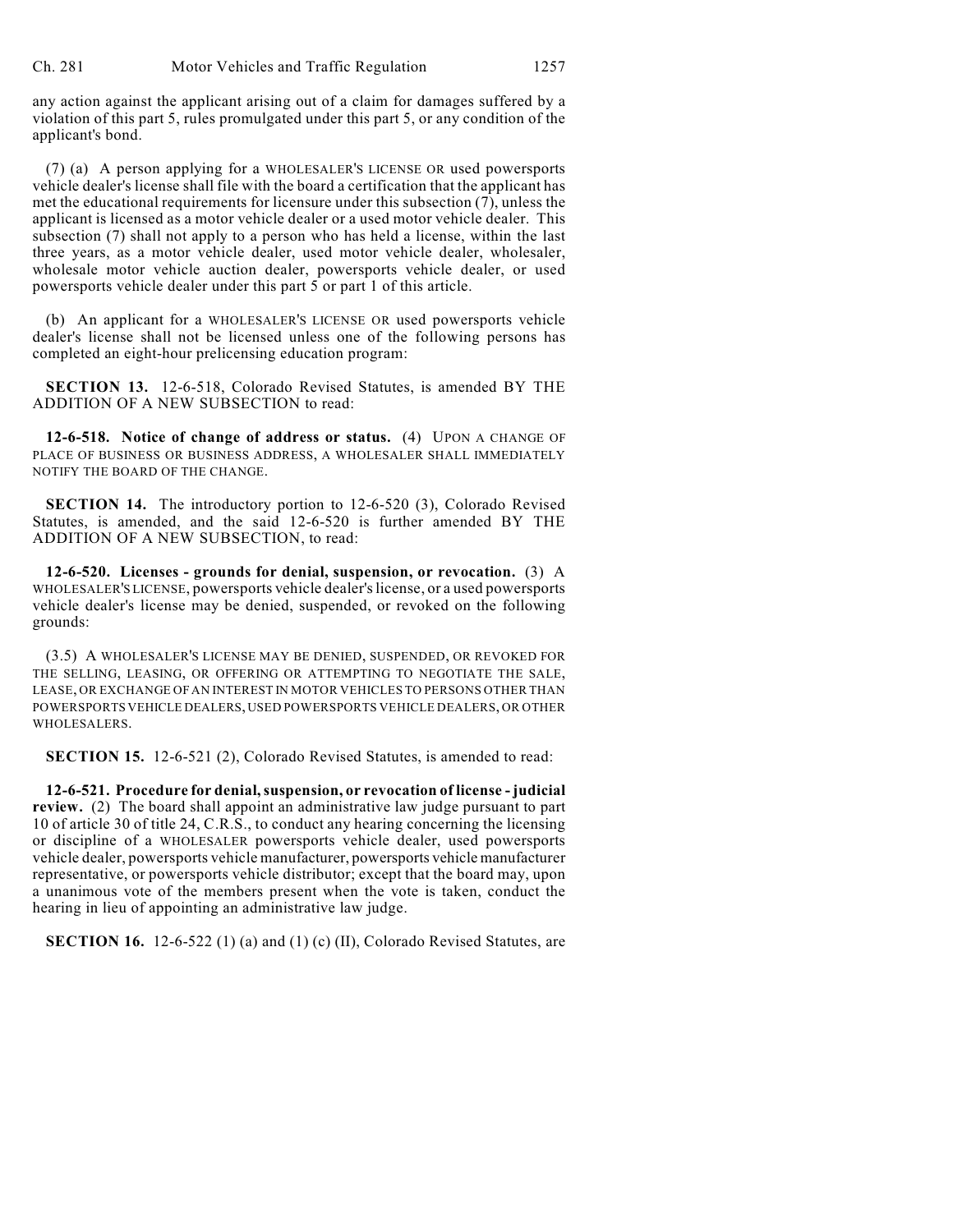amended to read:

**12-6-522. Sales activity following license denial, suspension, or revocation unlawful act - penalty.** (1) (a) It shall be unlawful and a violation of this part 5 for any person whose WHOLESALER'S, powersports vehicle dealer's, used powersports vehicle dealer's, or powersports vehicle salesperson's license has been denied, suspended, or revoked to exercise the privileges of the license that was denied, suspended, or revoked.

(c) In any trial for a violation of paragraph (a) of this subsection (1):

(II) A duly authenticated invoice, buyer's order, or other customary, written sales or purchase document or instrument proven to be signed by the defendant and indicating the defendant's role in the purchase or sale of a powersports vehicle at a retail OR WHOLESALE powersports vehicle sales location shall constitute prima facie evidence of the defendant's exercise of a privilege of licensure;

**SECTION 17.** 12-6-523 (2), Colorado Revised Statutes, is amended to read:

**12-6-523. Unlawful acts.** (2) It is unlawful for a person to act as a WHOLESALER, powersports vehicle dealer, used powersports vehicle dealer, powersports vehicle manufacturer, powersports vehicle distributor, powersports vehicle manufacturer representative, or powersports vehicle salesperson unless the person has been duly licensed under the provisions of this part 5.

**SECTION 18.** 12-6-529, Colorado Revised Statutes, is amended to read:

**12-6-529. Drafts or checks not honored for payment - penalties.** (1) If a WHOLESALER, powersports vehicle dealer, or used powersports vehicle dealer issues a draft or check to a WHOLESALER, powersports vehicle dealer, or used powersports vehicle dealer and fails to honor the draft or check, then the license of the licensee shall be subject to suspension pursuant to section 12-6-520. The license suspension shall be effective upon the date of a final decision against the licensee. A licensee whose license has been suspended pursuant to this subsection (1) shall not be eligible for reinstatement of the license and shall not be eligible to apply for another license issued under this part 5 unless it is demonstrated to the board that the unpaid draft or check has been paid in full and that any fine imposed on the licensee pursuant to subsection (2) of this section has been paid in full.

(2) A WHOLESALER, powersports vehicle dealer, or used powersports vehicle dealer that issues a draft or check to a WHOLESALER, powersports vehicle dealer, or used powersports vehicle dealer and who fails to honor the draft or check, causing loss to a third party, commits a misdemeanor and shall be punished by a fine of two thousand five hundred dollars. Any fine collected for a violation of this subsection (2) shall be awarded to the law enforcement agency that investigated and issued the citation for the violation.

**SECTION 19.** 14-10-122 (1.5) (d) (II), Colorado Revised Statues, is amended to read:

**14-10-122. Modification and termination of provisions for maintenance,**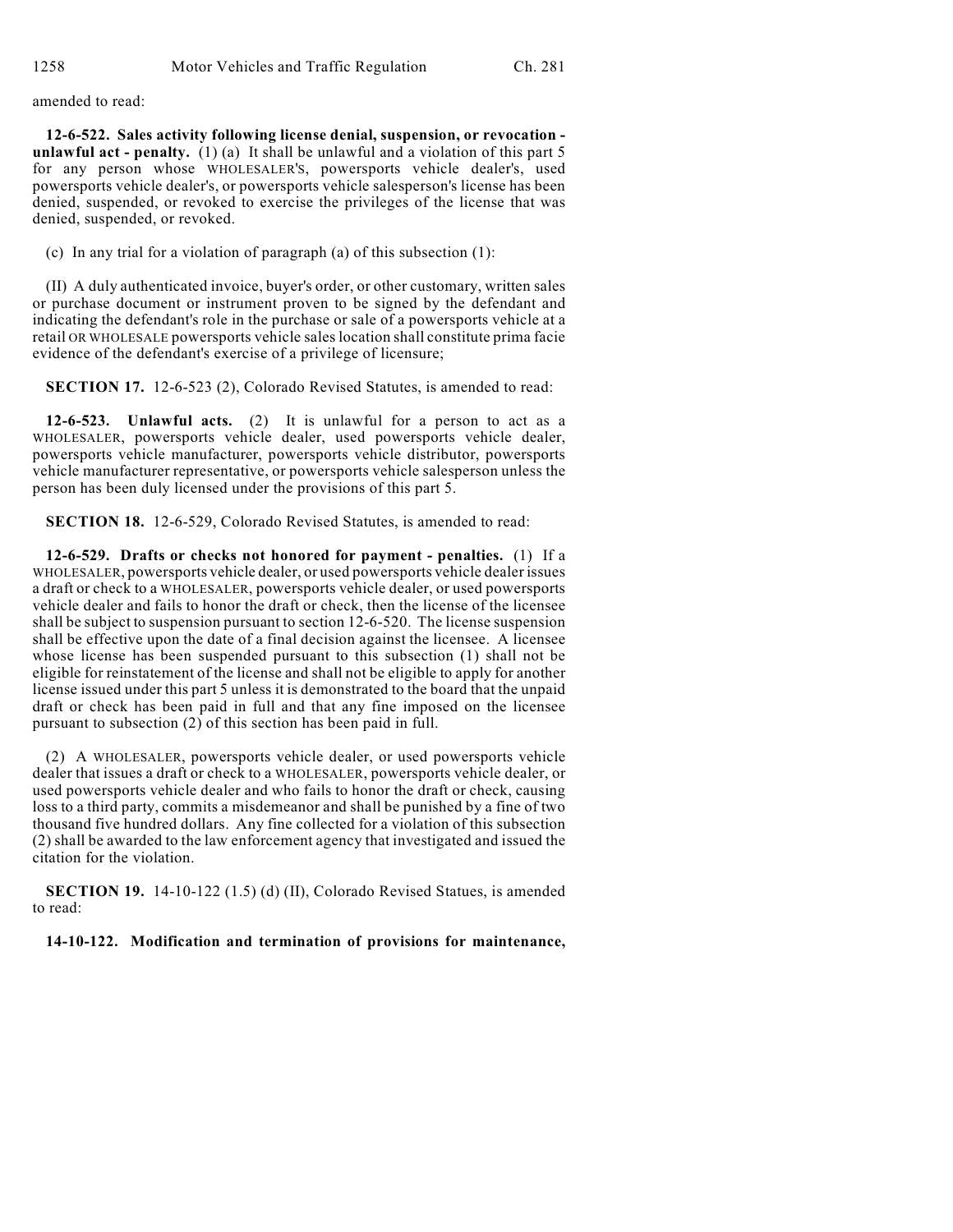**support, and property disposition - automatic lien - repeal.** (1.5) (d) **Lien on motor vehicles.** (II) For purposes of this subsection (1.5), "motor vehicle" means any self-propelled vehicle that is designed primarily for travel on the public highways and that is generally and commonly used to transport persons and property over the public highways, trailers, semitrailers, and trailer coaches, without motive power; that has a net equity value based upon the loan value identified for such vehicle in the national automobile dealers' association car guide of not less than five thousand dollars at the time of the filing of the notice of lien and that meets such additional conditions as the state board of human services may establish by rule; and on which vehicle a lien already exists that is filed for public record and noted accordingly on the owner's certificate of title. "Motor vehicle" does not include motorized bicycles, as defined in section 42-1-102 (59) (b), C.R.S. LOW-POWER SCOOTERS, AS DEFINED IN SECTION 42-1-102,C.R.S.; vehicles that operate only upon rails or tracks laid in place on the ground or that travel through the air or that derive their motive power from overhead electric lines; farm tractors, farm trailers, and other machines and tools used in the production, harvesting, and care of farm products; and mobile machinery, self-propelled construction equipment, or industrial machinery not designed primarily for highway transportation. "Motor vehicle" does not include a vehicle that has a net equity value based upon the loan value identified for such vehicle in the national automobile dealers' association car guide of less than five thousand dollars at the time of the filing of the notice of lien and does not include a vehicle that is not otherwise encumbered by a lien or mortgage that is filed for public record and noted accordingly on the owner's certificate of title.

**SECTION 20.** 25-12-106 (1) (a) and (1) (b), Colorado Revised Statutes, are amended to read:

**25-12-106. Noise restrictions - sale of new vehicles.** (1) Except for such vehicles as are designed exclusively for racing purposes, no person shall sell or offer for sale a new motor vehicle or any self-propelled vehicle designed for off-highway use and for which registration as a motor vehicle is not required which produces a maximum noise exceeding the following noise limit, at a distance of fifty feet from the center of the lane of travel or fifty feet or more from a vehicle designed for off-highway use, under test procedures established by the department of revenue:

(a) Any motorcycle including a motor-driven cycle, manufactured on or after July 1, 1971, and before January 1, 1973 . . . . . . . . . . . . . . . . . . . . . . . . . . . 88 db(A);

(b) Any motorcycle including a motor-driven cycle, manufactured on or after January 1, 1973 . .... .... .... .... .... .... .... .... .... .... . . 86 db(A);

**SECTION 21.** The introductory portion to 25-12-107 (1) (a), Colorado Revised Statutes, is amended to read:

**25-12-107. Powers of local authorities.** (1) Counties or municipalities may adopt resolutions or ordinances prohibiting the operation of motor vehicles within their respective jurisdictions which produce noise in excess of the sound levels in decibels, measured on the "A" scale on a standard sound level meter having characteristics established by the American National Standards Institute, Publication S1.4 - 1971, and measured at a distance of fifty feet from the center of the lane of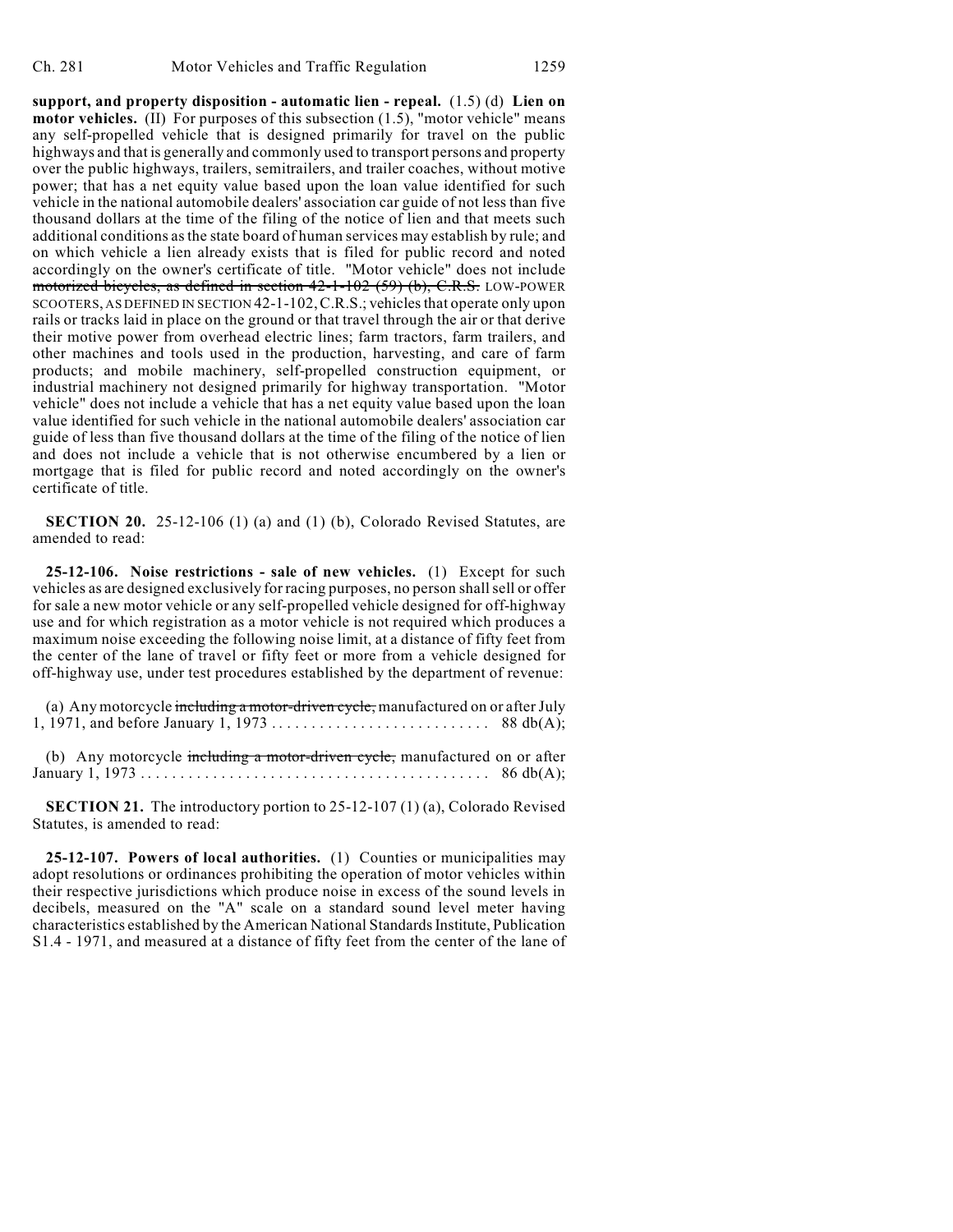travel, or fifty feet or more from a vehicle designed for off-highway use and within the speed limits specified in this section:

(a) Any motor vehicle with a manufacturer's gross vehicle weight rating of six thousand pounds or more, any combination of vehicles towed by such motor vehicle, and any motorcycle other than a motor-driven cycle LOW-POWER SCOOTER:

**SECTION 22.** 42-1-102 (10), (55), (56), (58), (59), (103.5), and (112), Colorado Revised Statutes, are amended, and the said 42-1-102 is further amended BY THE ADDITION OF THE FOLLOWING NEW SUBSECTIONS, to read:

**42-1-102. Definitions.** As used in articles 1 to 4 of this title, unless the context otherwise requires:

(10) "Bicycle" means every A vehicle propelled solely by human power applied to pedals upon which any A person may ride having two tandem wheels or two parallel wheels and one forward wheel, all of which are more than fourteen inches in diameter.

(28.5) "ELECTRICAL ASSISTED BICYCLE" MEANS A VEHICLE HAVING TWO TANDEM WHEELS OR TWO PARALLEL WHEELS AND ONE FORWARD WHEEL, FULLY OPERABLE PEDALS, AN ELECTRIC MOTOR NOT EXCEEDING SEVEN HUNDRED AND FIFTY WATTS OF POWER, AND A TOP MOTOR-POWERED SPEED OF TWENTY MILES PER HOUR.

(28.7) "ELECTRIC PERSONAL ASSISTIVE MOBILITY DEVICE" OR "EPAMD" MEANS A SELF-BALANCING, NONTANDEM TWO-WHEELED DEVICE, DESIGNED TO TRANSPORT ONLY ONE PERSON, THAT IS POWERED SOLELY BY AN ELECTRIC PROPULSION SYSTEM PRODUCING AN AVERAGE POWER OUTPUT OF NO MORE THAN SEVEN HUNDRED FIFTY WATTS.

(48.5) (a) "LOW-POWER SCOOTER" MEANS A SELF-PROPELLED VEHICLE DESIGNED PRIMARILY FOR USE ON THE ROADWAYS WITH NOT MORE THAN THREE WHEELS IN CONTACT WITH THE GROUND, NO MANUAL CLUTCH, AND EITHER OF THE FOLLOWING:

(I) A CYLINDER CAPACITY NOT EXCEEDING FIFTY CUBIC CENTIMETERS IF POWERED BY INTERNAL COMBUSTION; OR

(II) A WATTAGE NOT EXCEEDING FOUR THOUSAND FOUR HUNDRED SEVENTY-SIX IF POWERED BY ELECTRICITY.

(b) "LOW-POWER SCOOTER" SHALL NOT INCLUDE A TOY VEHICLE, BICYCLE, ELECTRICAL ASSISTED BICYCLE, WHEELCHAIR, OR ANY DEVICE DESIGNED TO ASSIST MOBILITY IMPAIRED PEOPLE WHO USE PEDESTRIAN RIGHTS-OF-WAY.

(55) "Motorcycle" means every motor vehicle designed to travel on not more than three wheels in contact with the ground; except any such vehicle as may be included within the term THAT THE TERM DOES NOT INCLUDE A farm tractor and except a motorized bicycle as defined in paragraph (b) of subsection (59) of this section OR LOW-POWER SCOOTER.

(56) "Motor-driven cycle" means every motorcycle, including every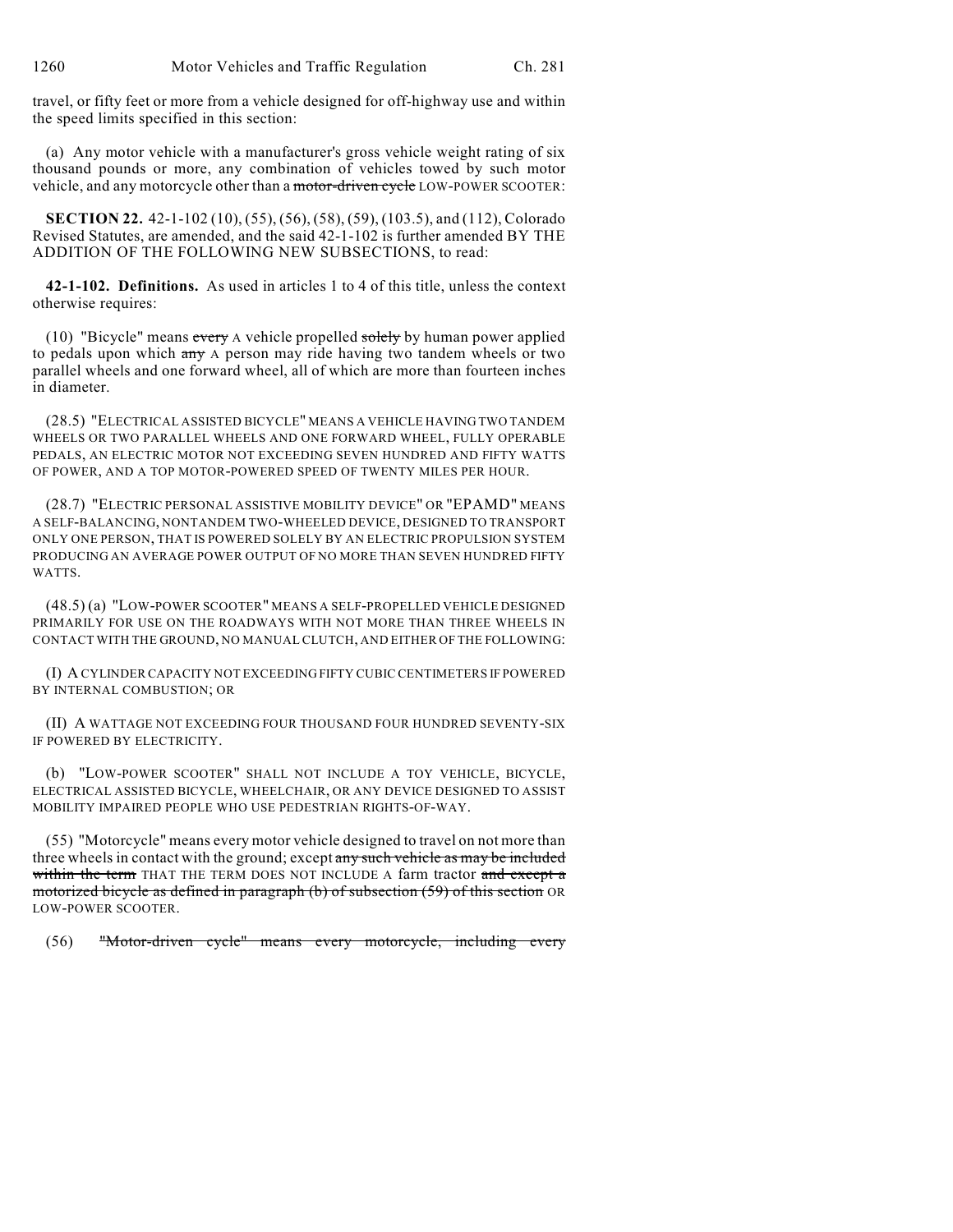motorscooter, with a motor which produces not to exceed six brake-horsepower and every bicycle with motor attached, but not trail bikes, minibikes, go-carts, golf carts, and similar vehicles which are not designed for or approved by the department for use on the public roads or highways and not motorized bicycles as defined in paragraph (b) of subsection (59) of this section.

(58) "Motor vehicle" means any self-propelled vehicle which THAT is designed primarily for travel on the public highways and which THAT is generally and commonly used to transport persons and property over the public highways; but EXCEPT THAT the term does not include motorized bicycles as defined in paragraph (b) of subsection (59) of this section LOW-POWER SCOOTERS, wheelchairs, as defined by subsection (113) of this section, or vehicles moved solely by human power. "Motor vehicle" includes a neighborhood electric vehicle operated pursuant to section 42-4-111 (1) (aa). For the purposes of the offenses described in sections 42-2-128, 42-4-1301, and 42-4-1401 42-4-1301, 42-4-1301.1, AND 42-4-1401 for farm tractors and off-highway vehicles, as defined in section 33-14.5-101 (3), C.R.S., operated on streets and highways, "motor vehicle" includes a farm tractor or an off-highway vehicle which THAT is not otherwise classified as a motor vehicle. FOR THE PURPOSES OF SECTIONS 42-2-127, 42-2-127.7, 42-2-128, 42-2-138, 42-2-206, 42-4-1301, AND 42-4-1301.1, "MOTOR VEHICLE" INCLUDES A LOW-POWER SCOOTER.

(59) (a) "Motorscooter" and "motorbicycle" mean every motor vehicle designed to travel on not more than three wheels in contact with the ground, except any such vehicle as may be included within the term "farm tractor" as defined in this section and any motorized bicycle as defined in paragraph (b) of this subsection (59), which motor vehicle is powered by an engine of not to exceed six brake-horsepower.

(b) "Motorized bicycle" means a vehicle having two or three wheels, a cylinder capacity not exceeding 50 cc, and an automatic transmission which produces a maximum design speed of not more than thirty miles per hour on a flat surface.

(103.5) (a) "Toy vehicle" means any vehicle whether or not home-built by the user, that has wheels with an outside diameter of not more than fourteen inches and is not designed approved, or intended for use on public roadways or highways OR FOR OFF-ROAD USE.

(b) "Toy vehicle" includes, but is not limited to, gas-powered or electric-powered vehicles commonly known as mini bikes, "pocket" bikes, kamikaze boards, go-peds, and stand-up scooters.

(c) "TOY VEHICLE" DOES NOT INCLUDE OFF-HIGHWAY VEHICLES OR SNOWMOBILES.

(112) "Vehicle" means any A device which THAT is capable of moving itself, or of being moved, from place to place upon wheels or endless tracks. "Vehicle" includes, any WITHOUT LIMITATION, A bicycle, ELECTRICAL ASSISTED BICYCLE, OR EPAMD, but such term does not include any A wheelchair, as defined by subsection (113) of this section, or any off-highway vehicle, snowmobile, any farm tractor, or any implement of husbandry designed primarily or exclusively for use and used in agricultural operations or any device moved by muscular power or moved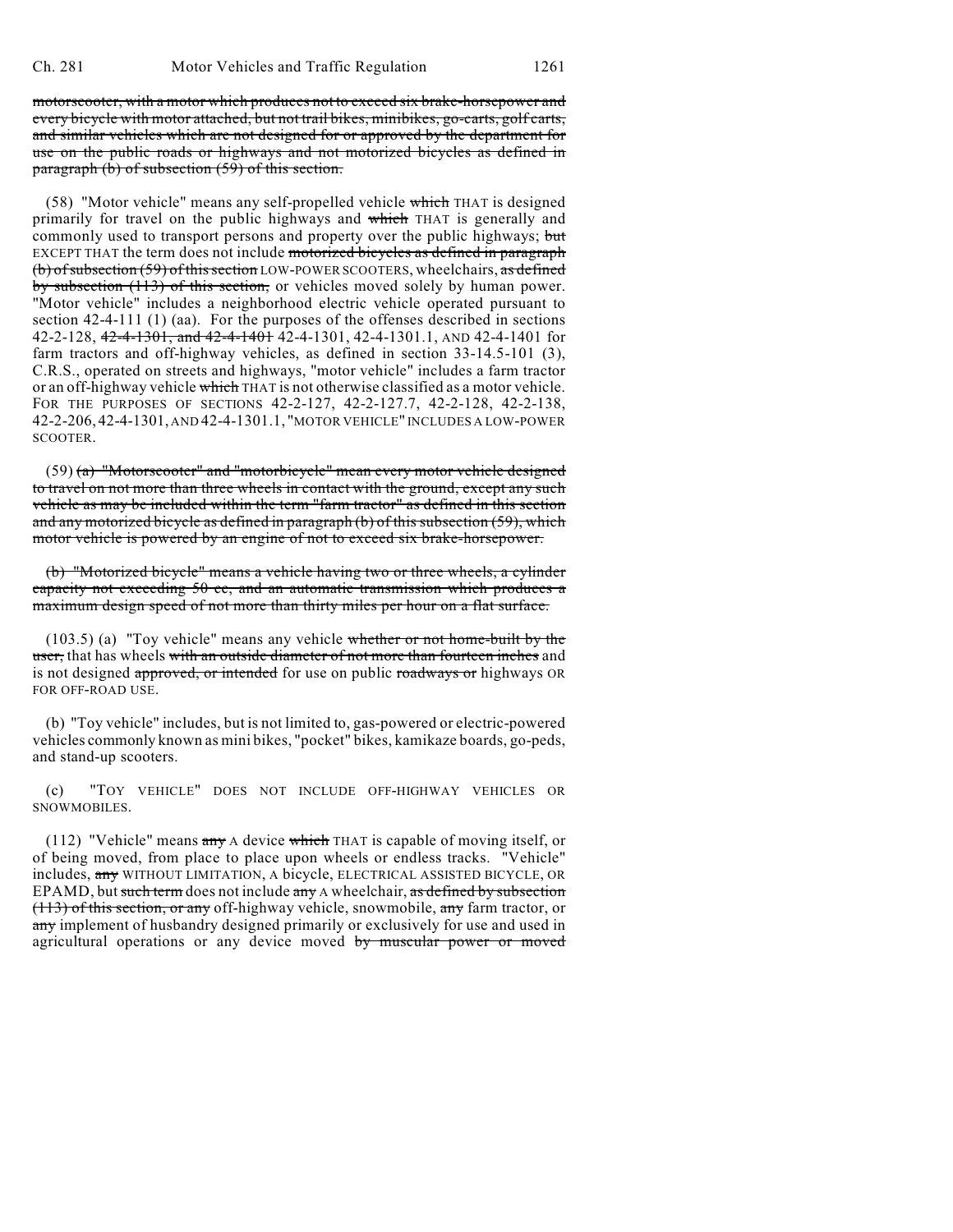exclusively over stationary rails or tracks or designed to move primarily through the air.

**SECTION 23.** 42-2-103 (2), Colorado Revised Statutes, is amended to read:

**42-2-103. Motorcycles - low-power scooters - driver's license required.** (2) (a) An operator of a motorized bicycle LOW-POWER SCOOTER shall possess a valid driver's license or minor driver's license.

(b) No motorized bicycle LOW-POWER SCOOTER shall be operated on any interstate system as described in section 43-2-101 (2), C.R.S., except where a bicycle may be operated on such interstate system, on any limited-access road of the state highway system as described in section 43-2-101 (1), C.R.S., or on any sidewalk, unless such operation is specifically designated. Motorized bicycles LOW-POWER SCOOTERS may be operated upon roadways, except as provided in this section, and in bicycle lanes included within such roadways.

**SECTION 24.** 42-2-106 (1), Colorado Revised Statutes, is amended to read:

**42-2-106. Instruction permits and temporary licenses.** (1) (a) (I) A person who is sixteen years of age or older and who, except for the person's lack of instruction in operating a motor vehicle OR motorcycle, or motor-driven cycle, would otherwise be qualified to obtain a license under this article may apply for a temporary instruction permit in accordance with sections 42-2-107 and 42-2-108. The department shall issue a permit entitling an applicant, who is sixteen years of age or older but under eighteen years of age, while having the permit in the applicant's immediate possession, to drive a motor vehicle OR motorcycle  $\sigma$ motor-driven cycle upon the highways when accompanied by the parent, stepparent, grandparent with power of attorney, or guardian or foster parent, who signed the affidavit of liability pursuant to section  $42$ -2-108 (1)(a), who holds a valid Colorado driver's license, and who occupies the front seat in close proximity to the driver or, in the case of a motorcycle, or motor-driven cycle, under the immediate proximate supervision of a licensed driver, who holds a valid Colorado driver's license and is twenty-one years of age or older, authorized under this article to drive a motorcycle. or motor-driven cycle. In addition, the parent, stepparent, grandparent with power of attorney, or guardian or foster parent, who is authorized pursuant to this section to supervise the minor driver while the minor is driving, may allow the minor, while having the permit in the applicant's immediate possession, to drive with an individual who holds a valid driver's license and is twenty-one years of age or older for additional driving experience, but such additional driving experience shall not count toward the requirement established in section 42-2-104. The permit shall expire three years after issuance. The department shall issue a permit entitling the applicant, who is eighteen years of age or older, while having the permit in the applicant's immediate possession, to drive a motor vehicle OR motorcycle  $\sigma$ motor-driven cycle upon the highways when accompanied by a driver, who holds a valid Colorado driver's license and is twenty-one years of age or older, who occupies the front seat of the motor vehicle, or if the vehicle is a motorcycle or motor-driven cycle, under the immediate proximate supervision of a driver, who is authorized under this article to drive a motorcycle. or motor-driven cycle. The permit shall expire three years after issuance.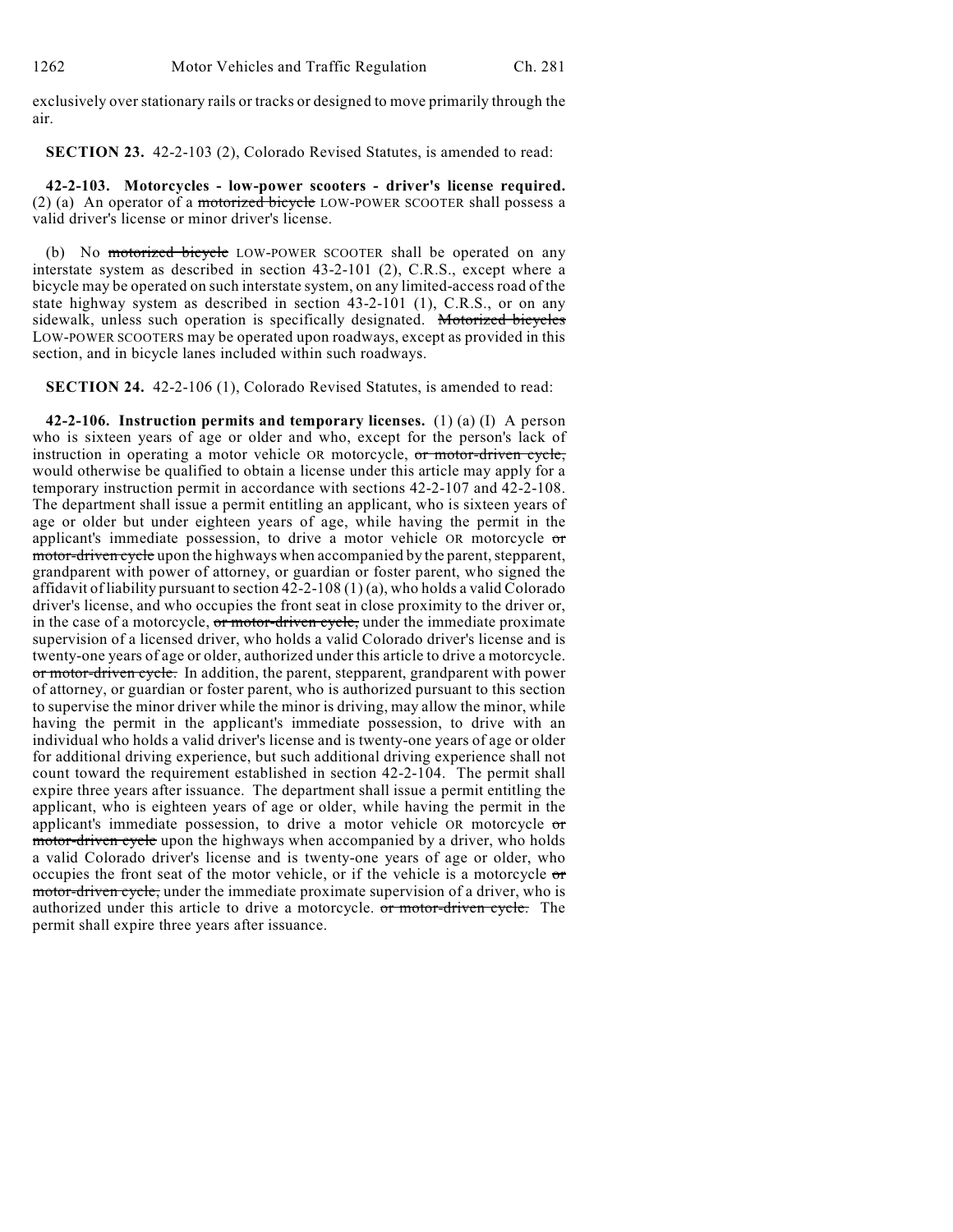(II) If the parent, stepparent, grandparent with power of attorney, or guardian or foster parent, who signed the affidavit of liability pursuant to section 42-2-108 (1) (a), does not hold a valid Colorado driver's license, the parent, stepparent, grandparent with power of attorney, or guardian or foster parent may appoint an alternate permit supervisor. An alternate permit supervisor shall hold a valid Colorado driver's license and be twenty-one years of age or older or, if the vehicle is a motorcycle, or motor-driven cycle, is authorized under this article to drive a motorcycle. or motor-driven cycle. A minor who is issued a permit under this paragraph (a) may drive a motor vehicle, including a motorcycle, or motor-driven cycle, under the supervision of the alternate permit supervisor if the minor has the permit in the minor's immediate possession and the alternate permit supervisor occupies the front seat of the motor vehicle or, if the vehicle is a motorcycle,  $\sigma$ motor-driven cycle, is in close proximity to the driver.

(III) If the parent, stepparent, grandparent with power of attorney, or guardian or foster parent, who signed the affidavit of liability pursuant to section 42-2-108 (1) (a), does not hold a valid Colorado driver's license but holds a valid driver's license from another state and is authorized to drive a motor vehicle OR motorcycle  $\sigma$ motor-driven cycle and has proper military identification, then the applicant, while having the permit in the applicant's immediate possession, shall be authorized to drive a motor vehicle, including a motorcycle, or motor-driven cycle, under the supervision of the parent, stepparent, grandparent with power of attorney, or guardian or foster parent, who cosigned the application for the minor's instruction permit, if the parent, stepparent, grandparent with power of attorney, or guardian or foster parent occupies the front seat of the motor vehicle or, if the vehicle is a motorcycle, or motor-driven cycle, is in close proximity to the driver while the minor is driving.

(b) (I) A minor who is fifteen years of age or older and has completed a department-approved driver education course within the last six months may apply for a minor's instruction permit, pursuant to sections 42-2-107 and 42-2-108. Upon presentation of a written or printed statement signed by the parent, stepparent, grandparent with power of attorney, or guardian or foster parent and the instructor of the driver education course that the minor has passed an approved driver education course, the department shall issue the permit entitling the applicant, while having the permit in the applicant's immediate possession, to drive a motor vehicle, including a motorcycle,  $\sigma r$  motor-driven cycle, under the supervision of the parent, stepparent, grandparent with power of attorney, or guardian or foster parent, who cosigned the application for the minor's instruction permit, if the parent, stepparent, grandparent with power of attorney, or guardian or foster parent holds a valid Colorado driver's license and occupies the front seat of the motor vehicle or, if the vehicle is a motorcycle, or motor-driven cycle, is authorized under this article to drive a motorcycle or motor-driven cycle and is in close proximity to the driver while the minor is driving. In addition, the parent, stepparent, grandparent with power of attorney, or guardian or foster parent, who is authorized pursuant to this section to supervise the minor driver while the minor is driving, may allow the minor, while having the permit in the applicant's immediate possession, to drive with an individual who holds a valid driver's license and is twenty-one years of age or older for additional driving experience, but such additional driving experience shall not count toward the requirement established in section 42-2-104. The permit shall also entitle the applicant to drive a motor vehicle, including a motorcycle, or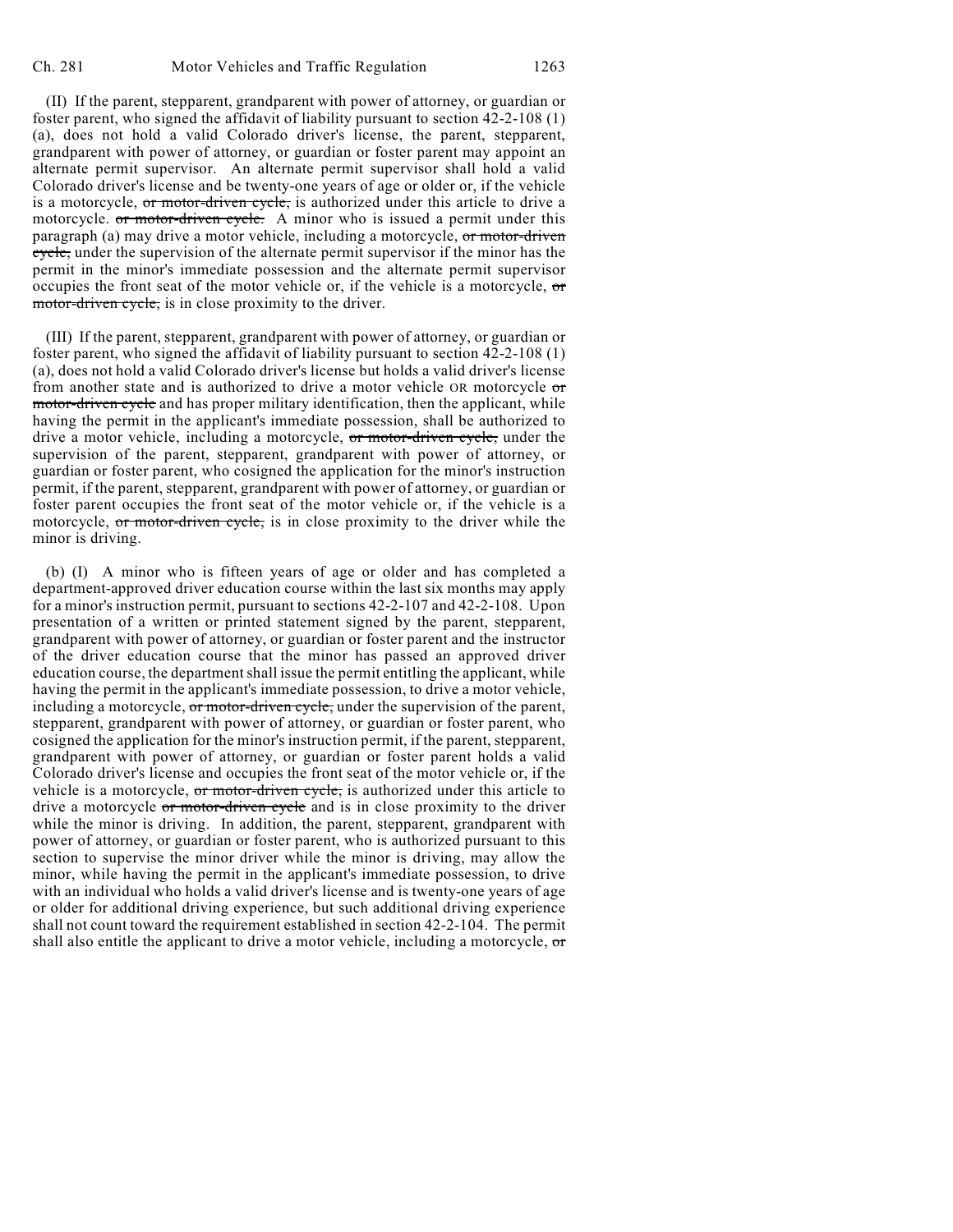motor-driven cycle that is marked to indicate that it is a motor vehicle used for instruction and that is properly equipped for instruction, upon the highways when accompanied by or under the supervision of an approved driver education instructor who holds a valid Colorado driver's license. Driver education instructors giving instruction in motorcycle safety shall have a valid motorcycle driver's license from Colorado and shall have successfully completed an instruction program in motorcycle safety approved by the department. The permit shall expire three years after issuance.

(II) If the parent, stepparent, grandparent with power of attorney, or guardian or foster parent, who signed the affidavit of liability pursuant to section 42-2-108 (1) (a), does not hold a valid Colorado driver's license, the parent, stepparent, grandparent with power of attorney, or guardian or foster parent may appoint an alternate permit supervisor. An alternate permit supervisor shall hold a valid Colorado driver's license and be twenty-one years of age or older or, if the vehicle is a motorcycle, or motor-driven cycle, is authorized under this article to drive a motorcycle. or motor-driven cycle. A minor who is issued a permit under this paragraph (b) may drive a motor vehicle, including a motorcycle, or motor-driven cycle, under the supervision of the alternate permit supervisor if the minor has the permit in the minor's immediate possession and the alternate permit supervisor occupies the front seat of the motor vehicle or, if the vehicle is a motorcycle, or motor-driven cycle, is in close proximity to the driver.

(III) If the parent, stepparent, grandparent with power of attorney, or guardian or foster parent, who signed the affidavit of liability pursuant to section 42-2-108 (1) (a), does not hold a valid Colorado driver's license but holds a valid driver's license from another state and is authorized to drive a motor vehicle OR motorcycle or motor-driven cycle and has proper military identification, then the applicant, while having the permit in the applicant's immediate possession, shall be authorized to drive a motor vehicle, including a motorcycle, or motor-driven cycle, under the supervision of the parent, stepparent, grandparent with power of attorney, or guardian or foster parent, who cosigned the application for the minor's instruction permit, if the parent, stepparent, grandparent with power of attorney, or guardian or foster parent occupies the front seat of the motor vehicle or, if the vehicle is a motorcycle, or motor-driven cycle, is in close proximity to the driver while the minor is driving.

(c) A person sixteen years of age or older who, except for his or her lack of instruction in operating a motorcycle or motor-driven cycle, would otherwise be qualified to obtain a driver's license under this article to drive a motorcycle or motor-driven cycle may apply for a temporary instruction permit, pursuant to sections 42-2-107 and 42-2-108. The department shall issue the permit entitling the applicant, while having the permit in the applicant's immediate possession, to drive a motorcycle or motor-driven cycle upon the highways while under the immediate supervision of a licensed driver, who holds a valid Colorado driver's license and is twenty-one years of age or older, authorized under this article to drive a motorcycle. or motor-driven cycle. The permit shall expire three years after issuance.

(d) (I) A minor fifteen and one-half years of age but less than sixteen years of age who has completed a four-hour prequalification driver awareness program approved by the department may apply for a minor's instruction permit pursuant to sections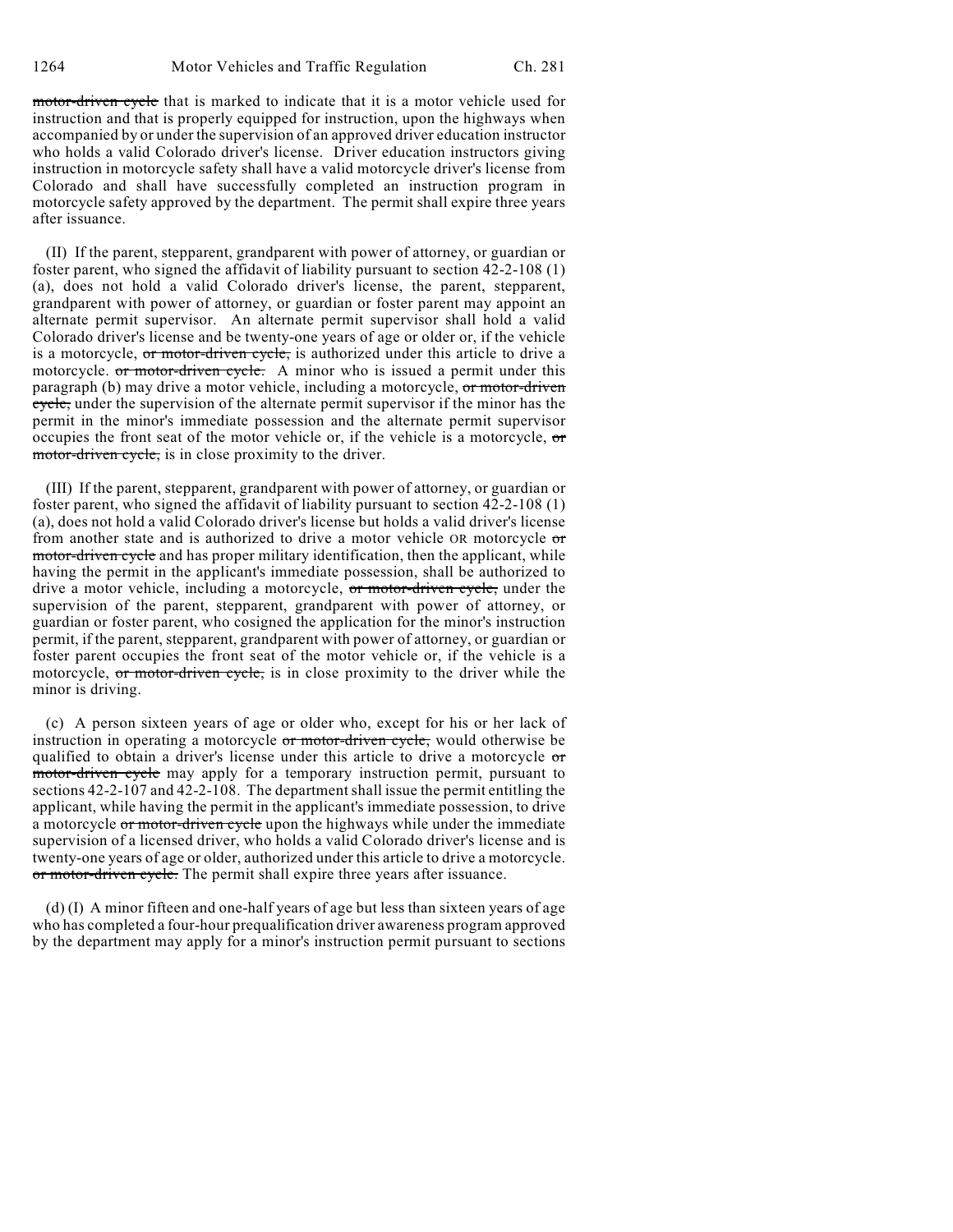42-2-107 and 42-2-108. Upon presenting a written or printed statement signed by the parent, stepparent, grandparent with power of attorney, or guardian or foster parent of the applicant and documentation that the minor completed the driver awareness program, the department shall issue a permit entitling the applicant, while having the permit in the applicant's immediate possession, to drive a motor vehicle, including a motorcycle, or motor-driven cycle, under the supervision of the parent, stepparent, grandparent with power of attorney, or guardian or foster parent, who cosigned the application for the minor's instruction permit, if the parent, stepparent, grandparent with power of attorney, or guardian or foster parent holds a valid Colorado driver's license and occupies the front seat of the motor vehicle or, if the vehicle is a motorcycle, or motor-driven cycle, is authorized under this article to drive a motorcycle or motor-driven cycle and is in close proximity to the driver while he or she is driving. In addition, the parent, stepparent, grandparent with power of attorney, or guardian or foster parent, who is authorized pursuant to this section to supervise the minor driver while the minor is driving, may allow the minor, while having the permit in the applicant's immediate possession, to drive with an individual who holds a valid driver's license and is twenty-one years of age or older for additional driving experience, but such additional driving experience shall not count toward the requirement established in section 42-2-104. The permit shall expire three years after issuance.

(II) If the parent, stepparent, grandparent with power of attorney, or guardian or foster parent, who signed the affidavit of liability pursuant to section 42-2-108 (1) (a), does not hold a valid Colorado driver's license, the parent, stepparent, grandparent with power of attorney, or guardian or foster parent may appoint an alternate permit supervisor. An alternate permit supervisor shall hold a valid Colorado driver's license and be twenty-one years of age or older or, if the vehicle is a motorcycle, or motor-driven cycle, is authorized under this article to drive a motorcycle. or motor-driven cycle. A minor who is issued a permit under this paragraph (d) may drive a motor vehicle, including a motorcycle, or motor-driven cycle, under the supervision of the alternate permit supervisor if the minor has the permit in the minor's immediate possession and the alternate permit supervisor occupies the front seat of the motor vehicle or, if the vehicle is a motorcycle, or motor-driven cycle is in close proximity to the driver.

(III) If the parent, stepparent, grandparent with power of attorney, or guardian or foster parent, who signed the affidavit of liability pursuant to section 42-2-108 (1) (a), does not hold a valid Colorado driver's license but holds a valid driver's license from another state and is authorized to drive a motor vehicle OR motorcycle or motor-driven cycle and has proper military identification, then the applicant, while having the permit in the applicant's immediate possession, shall be authorized to drive a motor vehicle, including a motorcycle, or motor-driven cycle, under the supervision of the parent, stepparent, grandparent with power of attorney, or guardian or foster parent, who cosigned the application for the minor's instruction permit, if the parent, stepparent, grandparent with power of attorney, or guardian or foster parent occupies the front seat of the motor vehicle or, if the vehicle is a motorcycle, or motor-driven cycle, is in close proximity to the driver while the minor is driving.

(e) Repealed.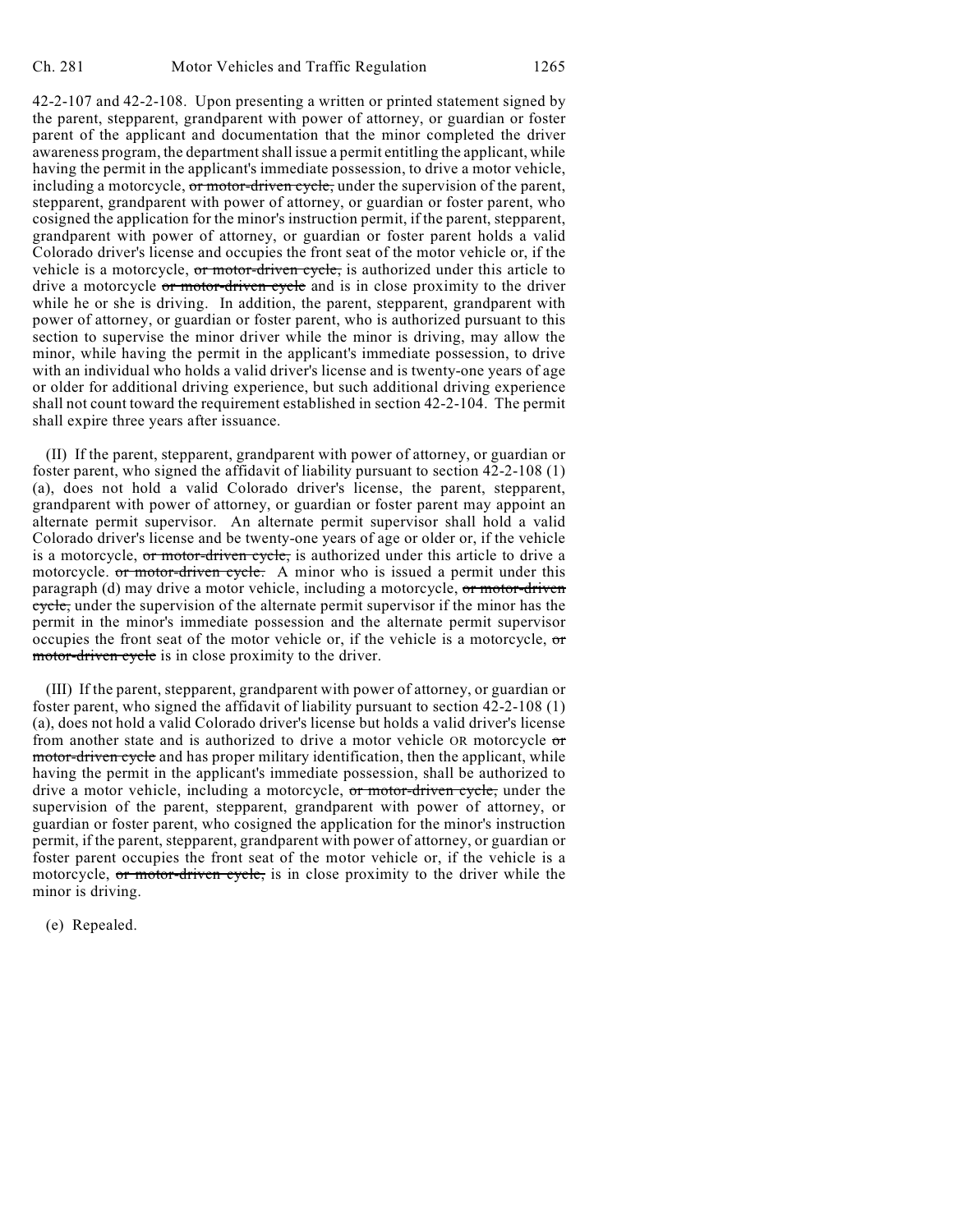(f) Notwithstanding paragraphs (a) to (d) of this subsection (1), a temporary instruction permit to operate a commercial motor vehicle as defined in section 42-2-402 shall expire one year after issuance.

**SECTION 25.** 42-2-127 (5) (f), Colorado Revised Statutes, is amended BY THE ADDITION OF THE FOLLOWING NEW SUBPARAGRAPHS to read:

**42-2-127. Authority to suspend license - to deny license - type of conviction - points.** (5) Point system schedule:

Type of conviction **Points** 

(f) Speeding:

(VI) ONE TO FOUR MILES PER HOUR OVER THE MAXIMUM LAWFUL SPEED LIMIT OF FORTY MILES PER HOUR DRIVING A LOW-POWER SCOOTER . . . . . . . . . . . . 0

(VII) FIVE TO NINE MILES PER HOUR OVER THE MAXIMUM LAWFUL SPEED LIMIT OF FORTY MILES PER HOUR DRIVING A LOW-POWER SCOOTER . . . . . . . . . . . 2

(VIII) GREATER THAN NINE MILES PER HOUR OVER THE MAXIMUM LAWFUL SPEED LIMIT OF FORTY MILES PER HOUR DRIVING A LOW-POWER SCOOTER . . . . . . . . . . 4

**SECTION 26.** 42-3-103 (1) (b) (I), Colorado Revised Statutes, is amended to read:

**42-3-103. Registration required - exemptions.** (1) (b) This subsection (1) shall not apply to the following:

(I) A bicycle, ELECTRIC ASSISTED BICYCLE, or other human-powered vehicle;

**SECTION 27.** 42-3-105 (1) (d) and (2), Colorado Revised Statutes, are amended, and the said 42-3-105 is further amended BY THE ADDITION OF A NEW SUBSECTION, to read:

**42-3-105. Application for registration - tax.** (1) (d) (I) The department or its authorized agents shall not register a motor vehicle OR LOW-POWER SCOOTER unless the applicant has a complying motor vehicle insurance policy pursuant to part 6 of article 4 of title 10, C.R.S., or a certificate of self-insurance in full force and effect as required by sections 10-4-619 and 10-4-624, C.R.S. The requirements of this paragraph (d) apply only to motor vehicles classified as Class C personal property under section 42-3-106 (2) (c), to light trucks that do not exceed sixteen thousand pounds empty weight, and to sports utility vehicles that are classified as Class B personal property under section 42-3-106 (2) (b), OR TO LOW-POWER SCOOTERS. The applicant shall provide the department or its authorized agents with the proof of insurance certificate or insurance identification card provided to the applicant by the applicant's insurer pursuant to section 10-4-604.5, C.R.S., or provide proof of insurance in such other media as is authorized by the department. Nothing in this paragraph (d) shall be interpreted to preclude the department from electronically transmitting insurance information to designated agents pursuant to section 42-7-604 for the purpose of ensuring compliance with mandatory insurance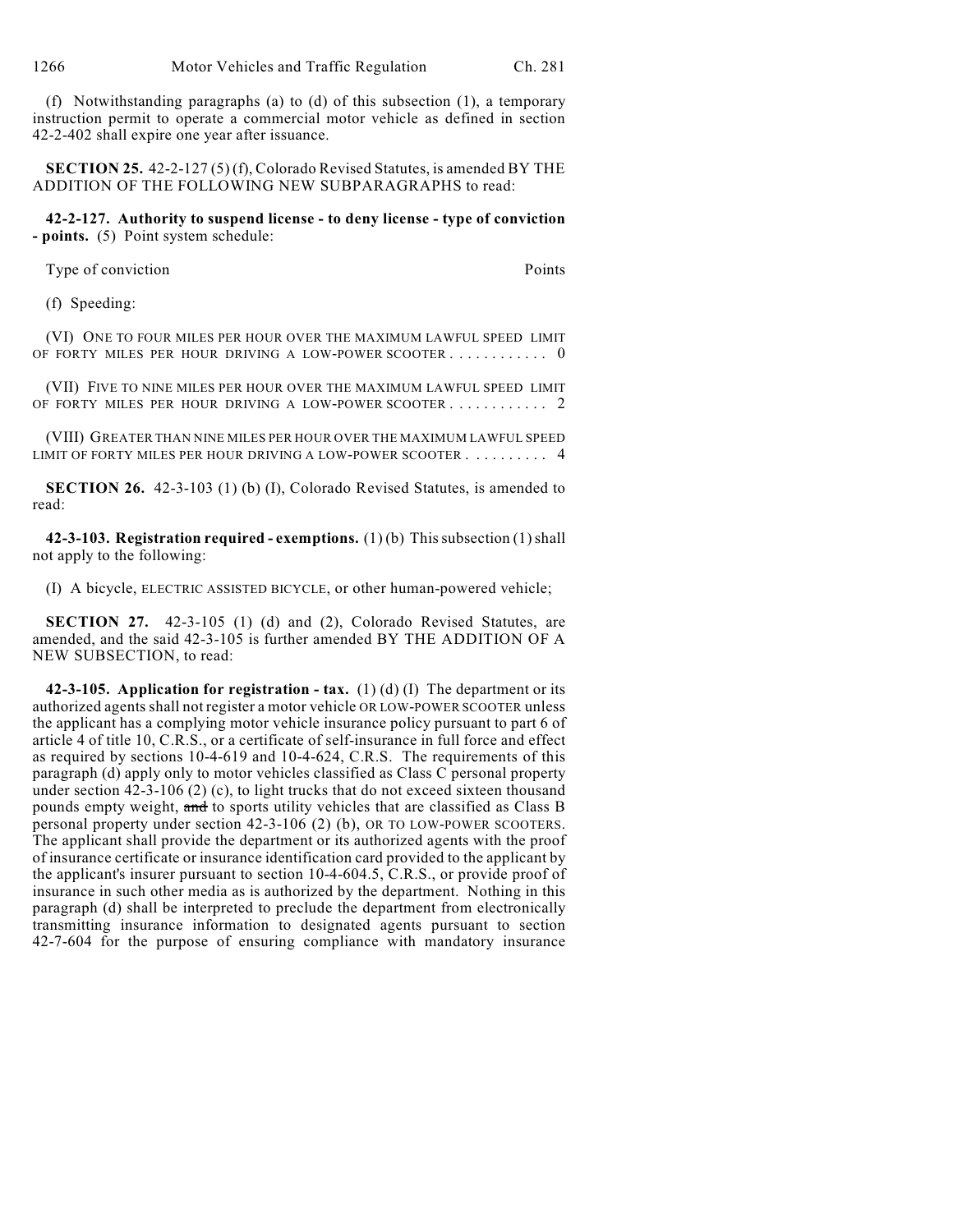requirements.

(II) Any person who knowingly provides fraudulent information or documents under subparagraph (I) of this paragraph (d) to obtain registration of a motor vehicle OR LOW-POWER SCOOTER is guilty of a misdemeanor and is subject to the criminal and civil penalties provided under section 42-6-139 (3) and (4).

(2) Upon applying for registration, the owner of a motor vehicle OR LOW-POWER SCOOTER shall receive a written notice printed on the application for registration in type that is larger than the other information contained on the application for registration. Such notice shall state that motor vehicle insurance or operator's coverage is compulsory in Colorado, that noncompliance is a misdemeanor traffic offense, that the minimum penalty forsuch offense is a five-hundred-dollar fine, and that the maximum penalty for such offense is one year's imprisonment and a one-thousand-dollar fine, and that such owner shall be required as a condition of obtaining a registration card to sign an affirmation clause that appears on the registration. The clause shall state, "I swear or affirm in accordance with section 24-12-102, C.R.S., under penalty of perjury that I now have in effect a complying policy of motor vehicle insurance including an operator's policy pursuant to part 6 of article 4 of title 10, C.R.S., or a certificate of self-insurance to cover the vehicle or operator of the vehicle for which this registration is issued, and I understand that such insurance must be renewed so that coverage is continuous. Signature , Date

(4) (a) A MOTOR VEHICLE DEALER OR USED MOTOR VEHICLE DEALER LICENSED UNDER ARTICLE 6 OF THIS TITLE MAY ACT AS AN AUTHORIZED AGENT OF THE DEPARTMENT FOR THE PURPOSES OF COMPLIANCE WITH THIS SECTION AND COLLECTION OF FEES REQUIRED FOR THE REGISTRATION OF LOW-POWER SCOOTERS REQUIRED BY THIS ARTICLE. WHEN THE OWNER OF THE LOW-POWER SCOOTER COMPLIES WITH THIS SECTION, THE DEALER SHALL FORWARD TO THE DEPARTMENT AN AFFIDAVIT SWEARING THAT THE OWNER HAS INSURANCE, THE STATEMENT REQUIRED BY SUBSECTION (2) OF THIS SECTION, AND THE FEES REQUIRED BY PART 3 OF THIS ARTICLE FOR THE REGISTRATION OF A LOW-POWER SCOOTER.

(b) NOTWITHSTANDING ANY PROVISION OF LAW TO THE CONTRARY, IN A CIVIL ACTION FOR DAMAGES OR INDEMNIFICATION RESULTING FROM THE OPERATION OF A MOTOR VEHICLE, A MOTOR VEHICLE DEALER, USED MOTOR VEHICLE DEALER, OR EMPLOYEE THEREOF SHALL NOT BE LIABLE FOR AN ACT OR OMISSION ARISING AS A RESULT OF THE DEALER OR EMPLOYEE PERFORMING THE FUNCTIONS OF AN AGENT PURSUANT TO THIS SUBSECTION (4).

(c) UPON FINDING A PATTERN OF FAILURE TO COMPLY WITH THE REQUIREMENTS OF PARAGRAPH (a) OF THIS SUBSECTION (4), THE DEPARTMENT MAY WITHDRAW A MOTOR DEALER'S OR USED MOTOR VEHICLE DEALER'S AUTHORIZATION TO ACT AS AN AGENT OF THE DEPARTMENT.

**SECTION 28.** 42-3-301 (2) (a) (VIII), Colorado Revised Statutes, is amended to read:

**42-3-301. License plate cash fund - license plate fees.** (2) (a) The fees imposed pursuant to subsection (1) of this section shall be set in an amount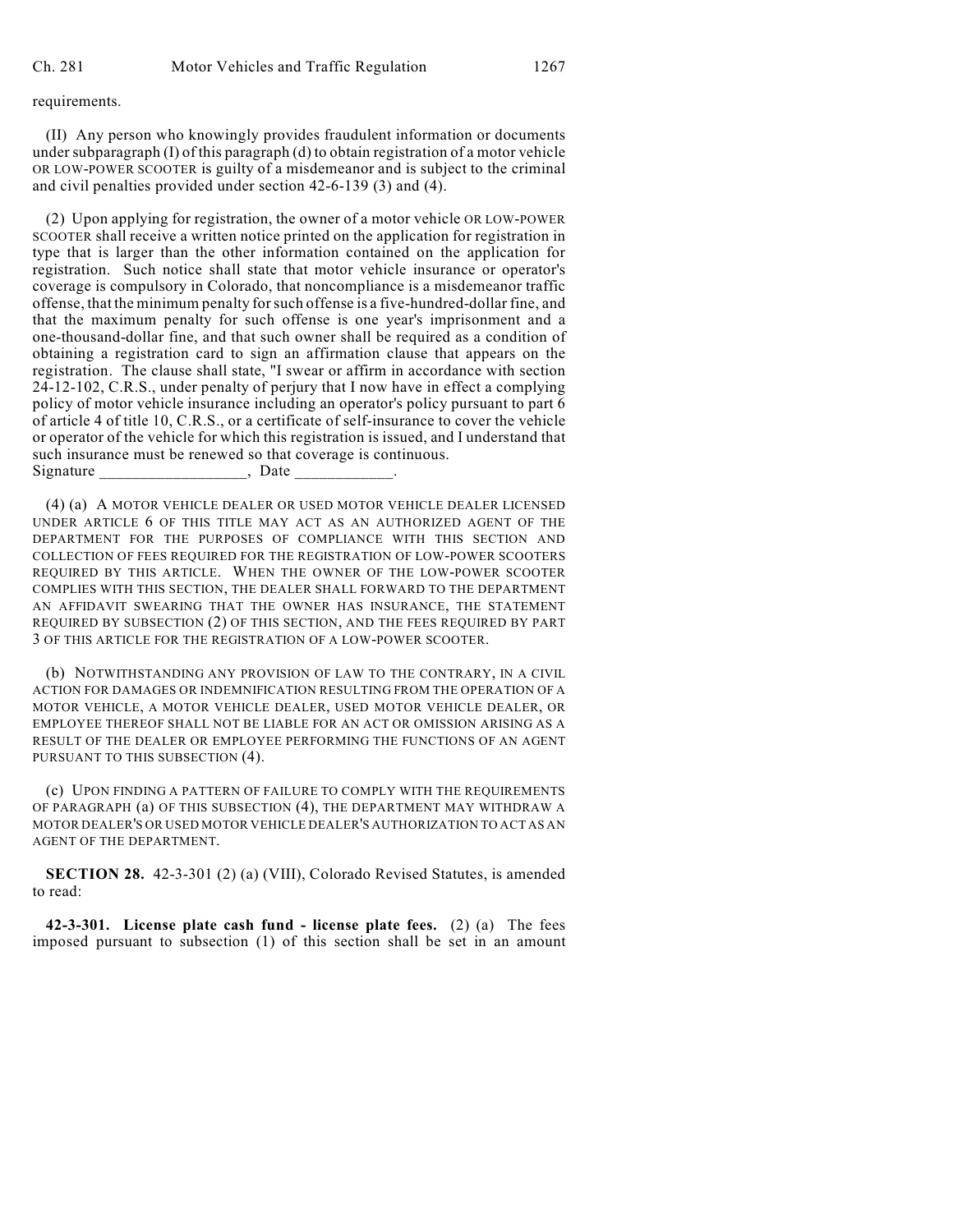necessary to recover only the costs of the production and distribution of any license plates, decals, or validating tabs issued pursuant to this article and shall be:

(VIII) Twenty-five cents per motorized bicycle LOW-POWER SCOOTER decal issued pursuant to this section;

**SECTION 29.** 42-3-304 (4), (5), and (6) (a), Colorado Revised Statutes, are amended to read:

**42-3-304. Registration fees - passenger and passenger-mile taxes - clean screen fund.** (4) Upon registration, the owner of each motorcycle or motorscooter shall pay a surcharge of four dollars, which shall be credited to the motorcycle operator safety training fund created in section 43-5-504, C.R.S.

(5) In lieu of registering each vehicle separately, a dealer in motorcycles motorscooters, or motorbicycles shall pay to the department an annual registration fee of twenty-five dollars for the first license plate issued pursuant to section 42-3-116 (1), a fee of seven dollars and fifty cents for each additional license plate so issued up to and including five such plates, and a fee of ten dollars for each license plate so issued in excess of five.

(6) In lieu of registering each vehicle separately:

(a) A dealer in motor vehicles, trailers, and semitrailers, except dealers in motorcycles, motorscooters, and motorbicycles, shall pay to the department an annual fee of thirty dollars for the first license plate issued pursuant to section 42-3-116 (1), and a fee of seven dollars and fifty cents for each additional license plate so issued up to and including five, and a fee of ten dollars for each license plate so issued in excess of five; and

**SECTION 30.** 42-3-304 (18) (d), Colorado Revised Statutes, is amended to read:

**42-3-304. Registration fees - passenger and passenger-mile taxes - clean screen fund.** (18) (d) (I) In addition to any other fee imposed by this section, the owner shall pay, at the time of registration of any A motor vehicle in the state OR LOW-POWER SCOOTER, a motorist insurance identification fee. The fee shall be adjusted annually by the department, based upon moneys appropriated by the general assembly for the operation of the motorist insurance identification database program. In no event shall the fee exceed fifty cents. The fee shall be transmitted to the state treasurer, who shall credit it to a special account within the highway users tax fund, to be known as the motorist insurance identification account, which is hereby created. Moneys in the motorist insurance identification account shall be used, subject to appropriation by the general assembly, to cover the costs of administration and enforcement of the motorist insurance identification database program, created in section 42-7-604; except that the state treasurer shall transfer moneys in the account in excess of the amount of moneys appropriated from the account to the highway users tax fund for allocation and expenditure as specified in section 43-4-205 (5.5) (c), C.R.S.

(II) This paragraph  $(d)$  is repealed, effective July 1, 2006, unless the motorist insurance identification database program created in section 42-7-604 is extended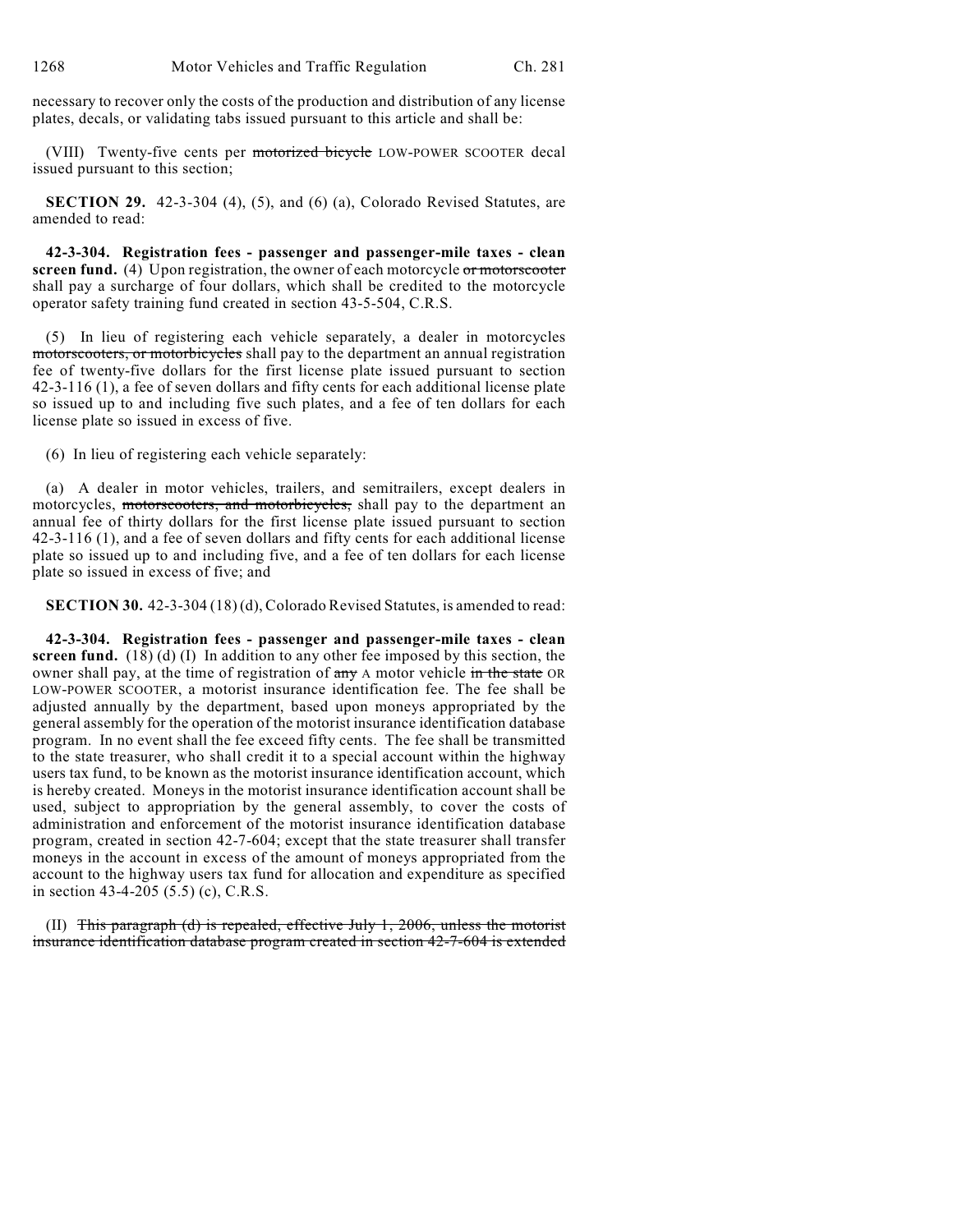by the general assembly beyond such date.

**SECTION 31.** 42-3-305 (2) (a), Colorado Revised Statutes, is amended to read:

**42-3-305. Registration fees - passenger and passenger-mile taxes - fee schedule for years of TABOR surplus revenue - applicability.** (2) Fees for the annual registration of passenger-carrying motor vehicles shall be as follows:

(a) Motorcycles, motorscooters, and motorbicycles, two dollars and twenty-five cents;

**SECTION 32.** 42-3-306 (2) (a), Colorado Revised Statutes, is amended to read:

**42-3-306. Registration fees - passenger and passenger-mile taxes - fee schedule for years in which TABOR surplus revenue is insufficient.** (2) Fees for the annual registration of passenger-carrying motor vehicles shall be as follows:

(a) Motorcycles, motorscooters, and motorbicycles, three dollars;

**SECTION 33.** 42-3-310 (4), Colorado Revised Statutes, is amended to read:

**42-3-310. Additional registration fees - apportionment of fees.** (4) Two dollars and fifty cents of each annual vehicle registration fee imposed by sections 42-3-304 to 42-3-306, exclusive of the annual registration fees prescribed for motorcycles, motorscooters, motorbicycles, trailer coaches, mobile machinery and self-propelled construction equipment, and trailers having an empty weight of two thousand pounds or less and exclusive of a registration fee paid for a fractional part of a year, shall not be transmitted to the department but shall be paid over by the authorized agent, as collected, to the county treasurer, who shall credit the same to an account entitled "apportioned vehicle registration fees". On the tenth day of each month, the county treasurer shall apportion the balance in such account existing on the last day of the immediately preceding month between the county and the cities and incorporated towns located within the boundaries of the county on the basis of the record of rural and urban registrations that indicates the place of residence of each vehicle owner.

**SECTION 34.** 42-3-311, Colorado Revised Statutes, is amended to read:

**42-3-311. Low-power scooter registration - fee.** (1) Every motorized bicycle LOW-POWER SCOOTER sold in this state shall have an identification number stamped on its frame, which number shall be recorded upon registration. Motorized bicycles A LOW-POWER SCOOTER shall be registered with the department, and such registration WHICH REGISTRATION shall be evidenced by a number decal that is securely affixed to the motorized bicycle LOW-POWER SCOOTER frame in a conspicuous place. Registration shall be valid for a period of three years, and the fee for such registration shall be five dollars. Retail sellers of motorized bicycles LOW-POWER SCOOTERS shall retain one dollar from each such fee, and four dollars of each such fee shall be forwarded monthly to the department for deposit in the state treasury to the credit of the highway users tax fund.

(2) The general assembly shall make appropriations from the fund for the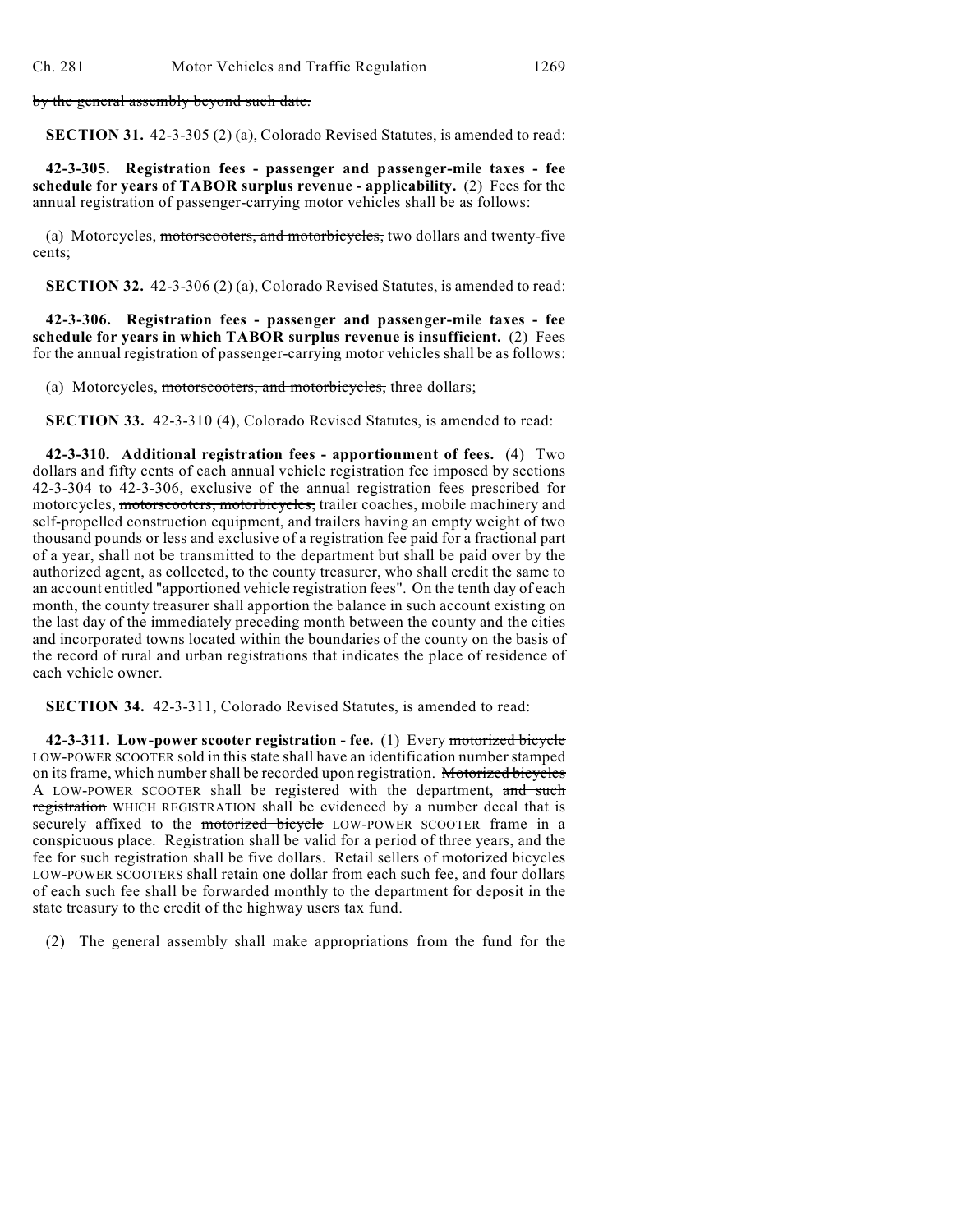expenses of the administration of this section, and any fees credited to the fund pursuant to this subsection (1) OF THIS SECTION in excess of the amount of the appropriations shall be allocated and expended as specified in section 43-4-205 (5.5) (f), C.R.S. The department shall promulgate rules authorizing retail sellers of motorized bicycles LOW-POWER SCOOTERS to be agents of the department for such registration.

**SECTION 35.** 42-4-109 (1), (2), (3), (4), (5), (6), (6.5), (7), and (11), Colorado Revised Statutes, are amended to read:

**42-4-109. Low-power scooters, animals, skis, skates, and toy vehicles on highways.** (1) Every A person riding a motorized bicycle LOW-POWER SCOOTER upon a roadway where motorized bicycle LOW-POWER SCOOTER travel is permitted shall be granted all of the rights and shall be subject to all of the duties and penalties applicable to the driver of a vehicle as set forth in this article except those provisions of this article which THAT, by their very nature, can have no application. Said riders shall also comply with special rules set forth in this section and in section 42-4-220  $(1)$  (b) and  $(1)$  (c) and, when using streets and highways within incorporated cities and towns, shall be subject to local ordinances regulating the operation of motorized bicycles as provided in section 42-4-111. Whenever the word "vehicle" is used in any of the driving rules set forth in this article that are applicable to motorized bicycle riders, such term shall include motorized bicycles.

(2) A person riding a motorized bicycle LOW-POWER SCOOTER shall not ride other than upon or astride a permanent and regular seat attached thereto.

(3) No motorized bicycle LOW-POWER SCOOTER shall be used to carry more persons at one time than the number for which it is designed and equipped.

(4) No person riding upon any motorized bicycle LOW-POWER SCOOTER, coaster, roller skates, sled, or toy vehicle shall attach the same or himself or herself to any vehicle upon a roadway.

(5) Every A person operating a motorized bicycle LOW-POWER SCOOTER upon a roadway shall ride as close to the right side of the roadway as practicable, exercising due care when passing a standing vehicle or one proceeding in the same direction.

(6) Persons riding motorized bicycles LOW-POWER SCOOTERS upon a roadway shall not ride more than two abreast. except on lanes or parts of roadways set aside for the exclusive use of bicycles.

(6.5) A person under the age of eighteen years may not operate or carry a passenger who is under eighteen years of age on a motorized bicycle on a highway in this state LOW-POWER SCOOTER unless the person and the passenger are wearing protective helmets in accordance with the provisions of section 42-4-1502 (4.5).

(7) For the sake of uniformity and bicycle, ELECTRICAL ASSISTED BICYCLE, and motorized bicycle LOW-POWER SCOOTER safety throughout the state, the department in cooperation with the department of transportation shall prepare and make available to all local jurisdictions for distribution to bicycle, ELECTRICAL ASSISTED BICYCLE, and motorized bicycle LOW-POWER SCOOTER riders therein a digest of state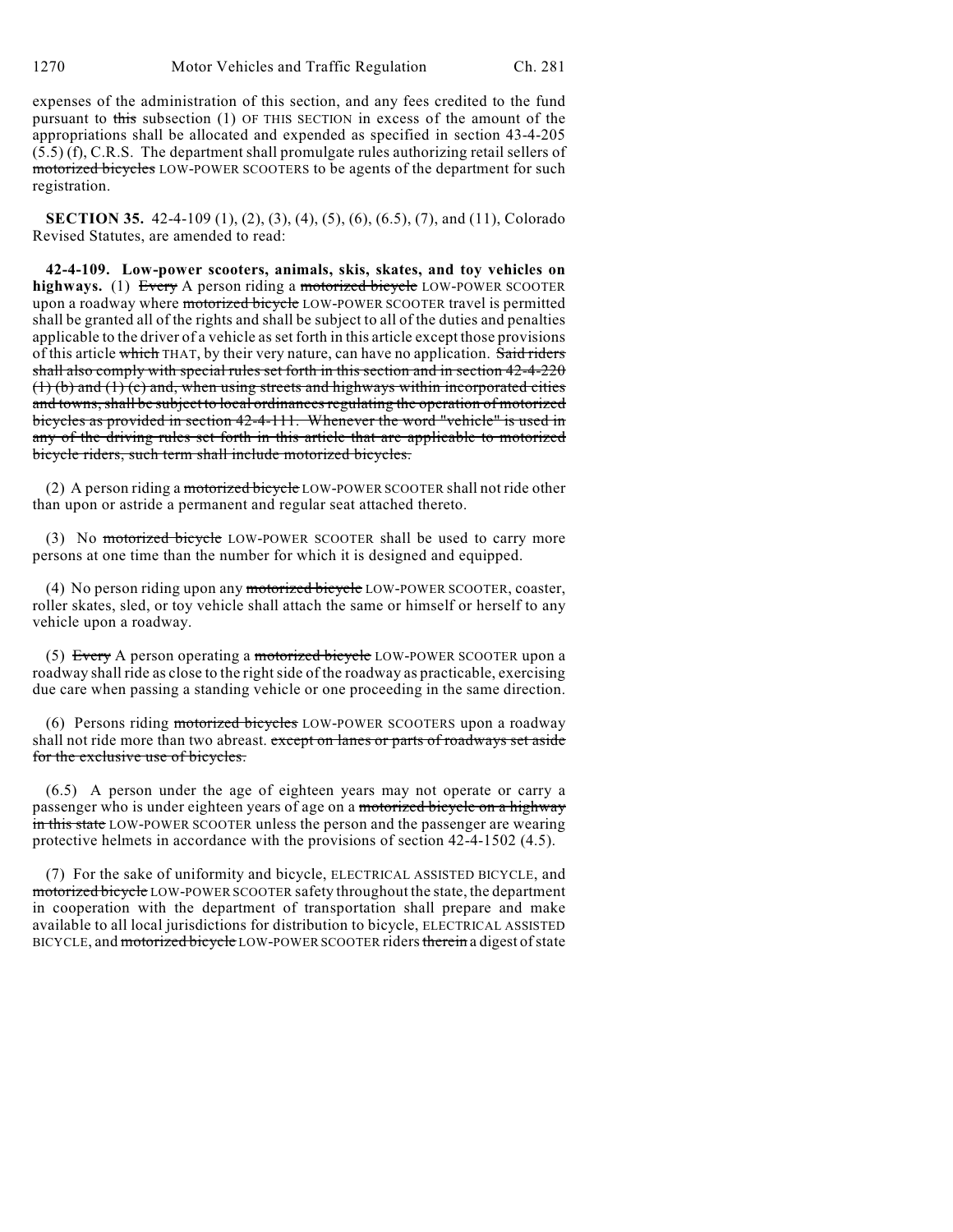regulations explaining and illustrating the rules of the road, equipment requirements, and traffic control devices that are applicable to such riders and their bicycles, ELECTRICAL ASSISTED BICYCLES, or motorized bicycles LOW-POWER SCOOTERS. Local authorities may supplement this digest with a leaflet describing any additional regulations of a local nature that are applicable APPLY within their respective jurisdictions.

(11) Where suitable bike paths, horseback trails, or other trails have been established on the right-of-way or parallel to and within one-fourth mile of the right-of-way of heavily traveled streets and highways, the department of transportation may, subject to the provisions of section 43-2-135, C.R.S., by resolution or order entered in its minutes, and local authorities may, where suitable bike paths, horseback trails, or other trails have been established on the right-of-way or parallel to it within four hundred fifty feet of the right-of-way of heavily traveled streets, by ordinance, determine and designate, upon the basis of an engineering and traffic investigation, those heavily traveled streets and highways upon which shall be prohibited any bicycle, ELECTRICAL ASSISTED BICYCLE, animal rider, animal-drawn conveyance, or other class or kind of nonmotorized traffic which THAT is found to be incompatible with the normal and safe movement of traffic, and, upon such a determination, the department of transportation or local authority shall erect appropriate official signs giving notice thereof; except that, with respect to controlled access highways, the provisions of section 42-4-1010 (3) shall apply. When such official signs are  $\frac{1}{50}$  erected, no person shall violate any of the instructions contained thereon.

**SECTION 36.** The introductory portion to 42-4-111 (1) and 42-4-111 (1) (h), (1) (z), and (2), Colorado Revised Statutes, are amended, and the said 42-4-111 (1) is further amended BY THE ADDITION OF THE FOLLOWING NEW PARAGRAPHS, to read:

**42-4-111. Powers of local authorities.** (1) The provisions of This article shall not be deemed to prevent local authorities, with respect to streets and highways under their jurisdiction and within the reasonable exercise of the police power, except those streets and highways which THAT are parts of the state highway system which THAT are subject to the provisions of section  $43-2-135$ , C.R.S., from:

(h) Regulating the operation of bicycles OR ELECTRICAL ASSISTED BICYCLES and requiring the registration and licensing of same, including the requirement of a registration fee, consistent with the provisions of this article;

(z) Regulating the operation of motorized bicycles LOW-POWER SCOOTERS, consistent with the provisions of this article; except that local authorities shall be prohibited from establishing any requirements for the registration and licensing of motorized bicycles LOW-POWER SCOOTERS;

(cc) AUTHORIZING, PROHIBITING, OR REGULATING THE USE OF AN EPAMD ON A ROADWAY, SIDEWALK, BIKE PATH, OR PEDESTRIAN PATH CONSISTENT WITH SECTION 42-4-117 (1) AND (3);

(dd) AUTHORIZING THE USE OF THE ELECTRICAL MOTOR ON AN ELECTRICAL ASSISTED BICYCLE ON A BIKE OR PEDESTRIAN PATH.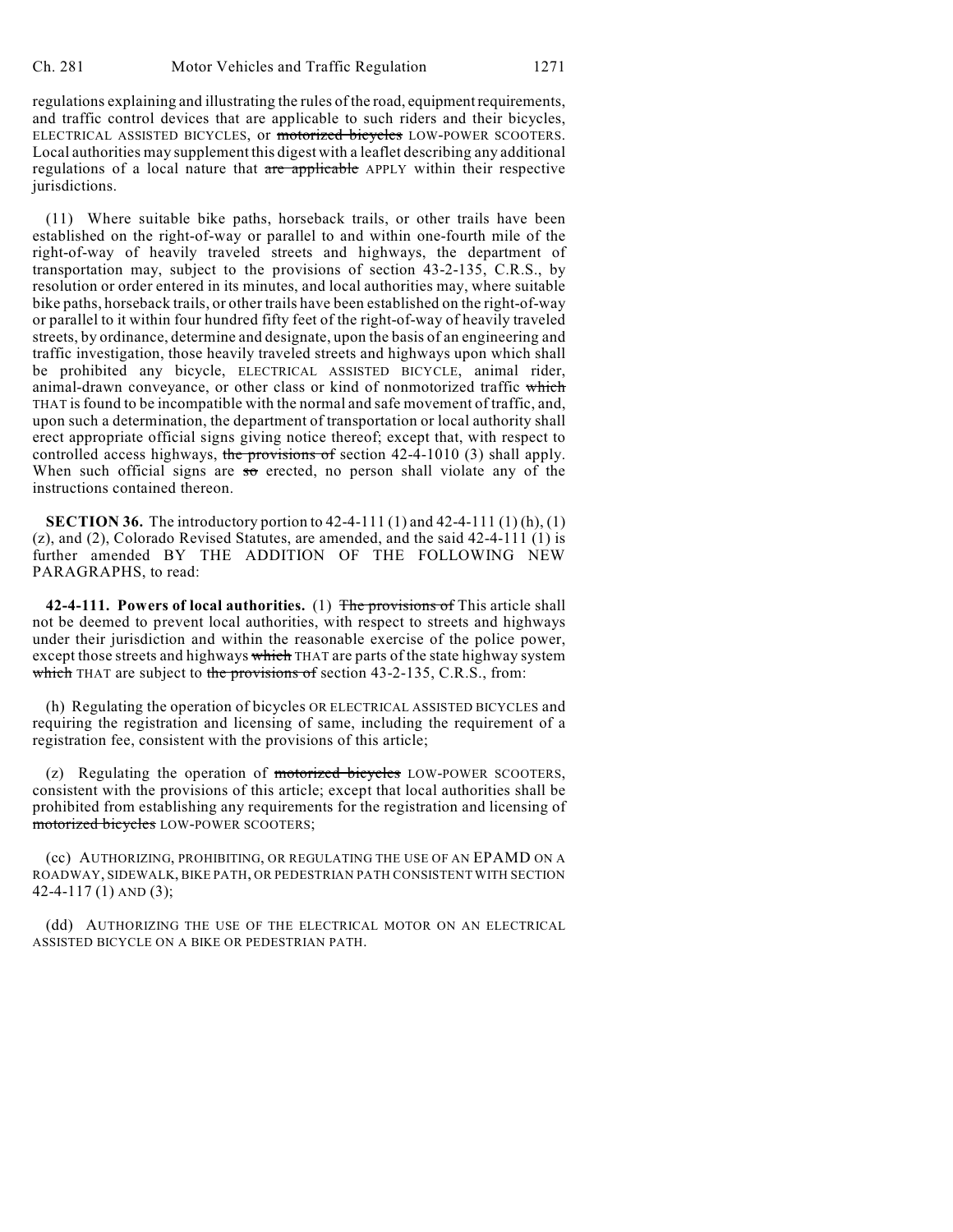(2) No ordinance or regulation enacted under paragraph  $(a)$ ,  $(b)$ ,  $(e)$ ,  $(f)$ ,  $(g)$ ,  $(i)$ , (j), (k), (l), (m), (n), (o), (p), (q), (r), (v), (x), (y),  $\sigma$ r (aa), OR (cc) of subsection (1) of this section shall be effective until official signs or other traffic control devices conforming to standards as required by section 42-4-602 and giving notice of such local traffic regulations are placed upon or at the entrances to the highway or part thereof affected as may be most appropriate.

**SECTION 37.** Part 1 of article 4 of title 42, Colorado Revised Statutes, is amended BY THE ADDITION OF A NEW SECTION to read:

**42-4-117. Personal mobility devices.** (1) A RIDER OF AN EPAMD SHALL HAVE ALL THE SAME RIGHTS AND DUTIES AS AN OPERATOR OF ANY OTHER VEHICLE UNDER THIS ARTICLE, EXCEPT AS TO THOSE PROVISIONS THAT BY THEIR NATURE HAVE NO APPLICATION.

(2) UNLESS PROHIBITED UNDER SECTION 42-4-111 (1) (cc), AN EPAMD MAY BE OPERATED ON A ROADWAY IN CONFORMITY WITH VEHICLE USE.

(3) AN EPAMD SHALL NOT BE OPERATED:

(a) ON A LIMITED-ACCESS HIGHWAY;

(b) ON A BIKE OR PEDESTRIAN PATH; OR

(c) AT A SPEED OF GREATER THAN TWELVE AND ONE-HALF MILES PER HOUR.

(4) A PERSON WHO VIOLATES THIS SECTION COMMITS A CLASS B TRAFFIC INFRACTION.

**SECTION 38.** 42-4-205 (1), (2), and (3), Colorado Revised Statutes, are amended to read:

**42-4-205. Head lamps on motor vehicles.** (1) Every motor vehicle other than a motorcycle or motor-driven cycle shall be equipped with at least two head lamps with at least one on each side of the front of the motor vehicle, which head lamps shall comply with the requirements and limitations set forth in sections 42-4-202 and 42-4-204 to 42-4-231 and part 3 of this article where applicable. thereto.

(2) Every motorcycle and every motor-driven cycle shall be equipped with at least one and not more than two head lamps which THAT shall comply with the requirements and limitations of sections 42-4-202 and 42-4-204 to 42-4-231 and part 3 of this article where applicable. thereto.

(3) Every head lamp upon every motor vehicle, including every motorcycle,  $\alpha$ nd motor-driven cycle shall be located at a height measured from the center of the head lamp of not more than fifty-four inches nor less than twenty-four inches, to be measured as set forth in section 42-4-204 (3).

**SECTION 39.** 42-4-206 (5), Colorado Revised Statutes, is amended to read:

**42-4-206. Tail lamps and reflectors.** (5) Every new motor vehicle sold and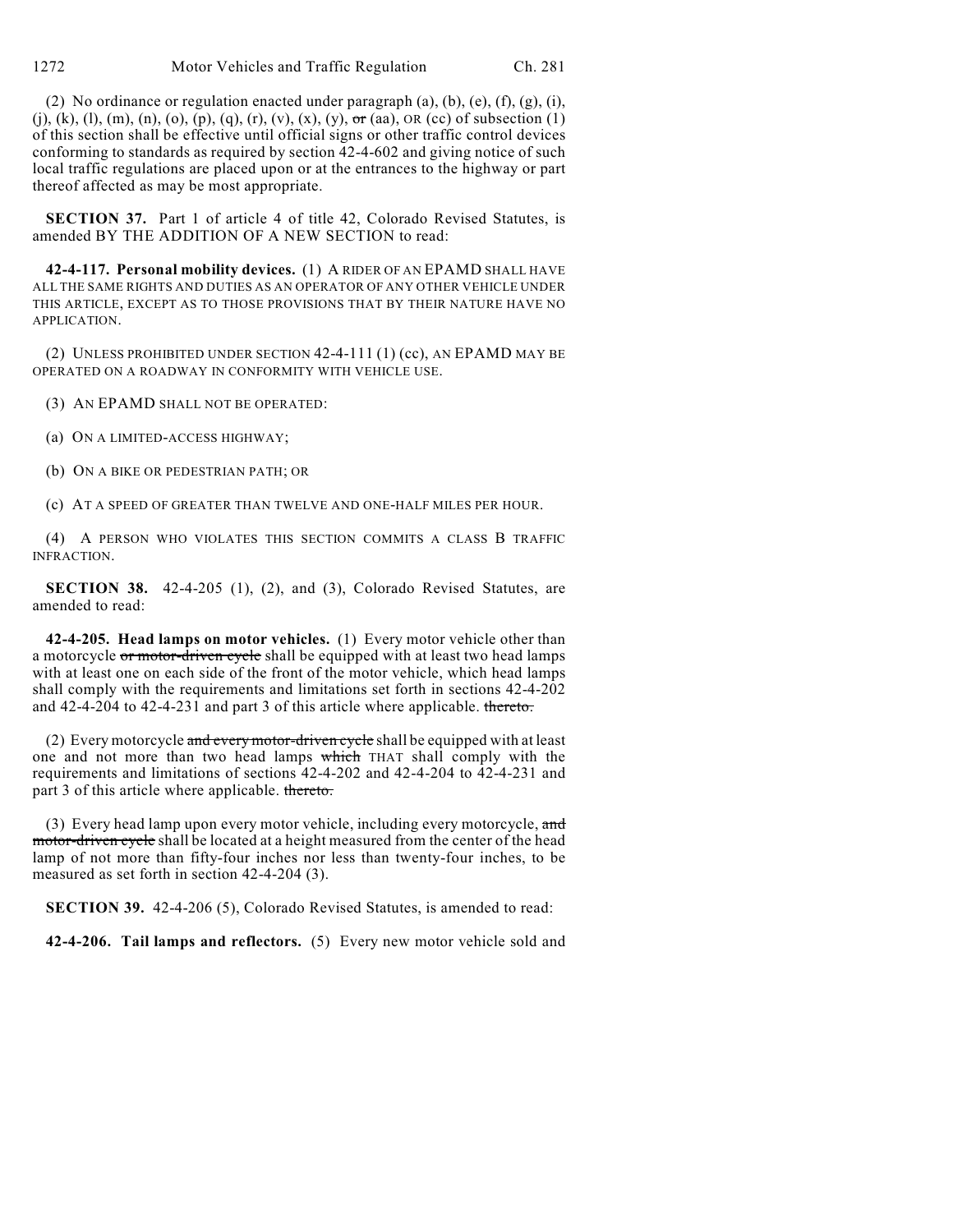operated on and after January 1, 1958, upon a highway shall carry on the rear, whether as a part of the tail lamps or separately, two red reflectors; except that every motorcycle and every motor-driven cycle shall carry at least one reflector meeting the requirements of this section, and vehicles of the type mentioned in section 42-4-207 shall be equipped with reflectors as required in those sections applicable thereto.

**SECTION 40.** 42-4-208 (2) and (3), Colorado Revised Statutes, are amended to read:

**42-4-208. Stop lamps and turn signals.** (2) No person shall sell or offer for sale or operate on the highways any motor vehicle registered in this state and manufactured or assembled after January 1, 1958, unless it is equipped with at least two stop lamps meeting the requirements of section 42-4-215 (1); except that a motorcycle or motor-driven cycle manufactured or assembled after said date shall be equipped with at least one stop lamp meeting the requirements of section 42-4-215 (1).

(3) No person shall sell or offer for sale or operate on the highways any motor vehicle, trailer, orsemitrailer registered in this state and manufactured or assembled after January 1, 1958, and no person shall operate any motor vehicle, trailer, or semitrailer on the highways when the distance from the center of the top of the steering post to the left outside limit of the body, cab, or load of such motor vehicle exceeds twenty-four inches, unless it is equipped with electrical turn signals meeting the requirements of section 42-4-215 (2). This subsection (3) shall not apply to any motorcycle or motor-driven cycle LOW-POWER SCOOTER.

**SECTION 41.** 42-4-210 (2), Colorado Revised Statutes, is amended to read:

**42-4-210. Lamps on parked vehicles.** (2) Whenever a vehicle is parked or stopped upon a roadway or shoulder adjacent thereto, whether attended or unattended, during the hours between sunset and sunrise and there is not sufficient light to reveal any person or object within a distance of one thousand feet upon such highway, such vehicle so parked or stopped shall be equipped with one or more operating lamps meeting the following requirements: At least one lamp shall display a white or amber light visible from a distance of five hundred feet to the front of the vehicle, and the same lamp or at least one other lamp shall display a red light visible from a distance of five hundred feet to the rear of the vehicle, and the location of said lamp or lamps shall always be such that at least one lamp or combination of lamps meeting the requirements of this section is installed as near as practicable to the side of the vehicle which THAT is closer to passing traffic. This subsection (2) shall not apply to a motor-driven cycle LOW-POWER SCOOTER.

**SECTION 42.** 42-4-211 (4), Colorado Revised Statutes, is amended to read:

**42-4-211. Lamps on farm equipment and other vehicles and equipment.** (4) Every farm tractor and every self-propelled unit of farm equipment or implement of husbandry equipped with an electric lighting system shall, at all times mentioned in section 42-4-204, be equipped with two single-beam head lamps meeting the requirements of section  $42-4-216$  or  $42-4-218$ , respectively,  $\sigma r$ , as an alternative, section  $42-4-220(2)$  and at least one red lamp visible from a distance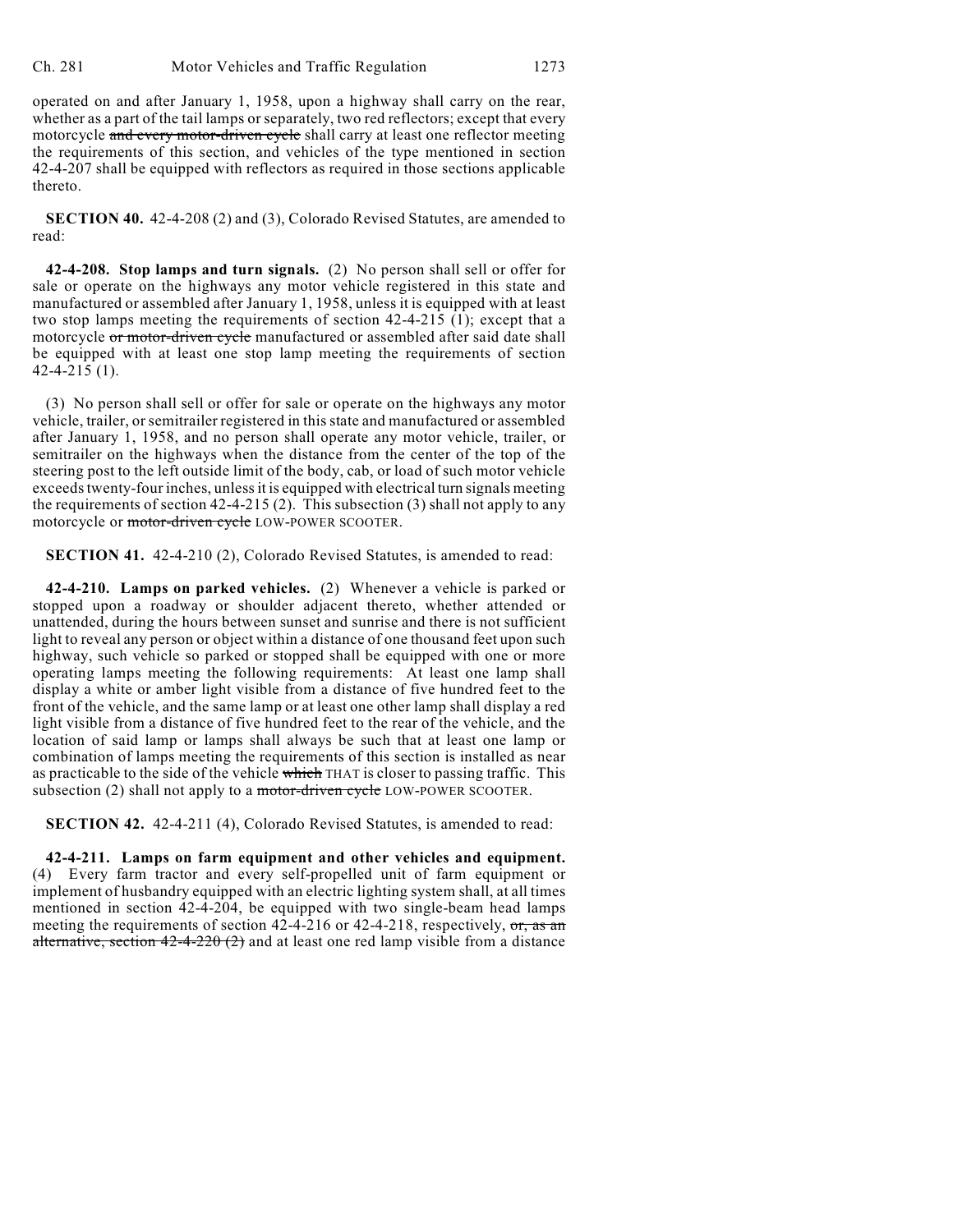of not less than five hundred feet to the rear; but every such self-propelled unit of farm equipment other than a farm tractor shall have two such red lamps or, as an alternative, one such red lamp and two red reflectors visible from all distances within six hundred feet to one hundred feet when directly in front of lawful upper beams of head lamps.

**SECTION 43.** The introductory portion to 42-4-216 (1) and 42-4-216 (2), Colorado Revised Statutes, are amended to read:

**42-4-216. Multiple-beam road lights.** (1) Except as provided in this article, the head lamps or the auxiliary driving lamp or the auxiliary passing lamp or combination thereof on motor vehicles, other than motorcycles or motor-driven cycles LOW-POWER SCOOTERS, shall be so arranged that the driver may select at will between distributions of light projected to different elevations, and such lamps may, in addition, be so arranged that such selection can be made automatically, subject to the following limitations:

(2) Every A new motor vehicle, other than a motorcycle or  $motor-driven cycle$ , registered in this state after July 1, 1955, which LOW-POWER SCOOTER, THAT has multiple-beam road-lighting equipment, shall be equipped with a beam indicator, which shall be lighted whenever the uppermost distribution of light from the head lamps is in use and shall not otherwise be lighted. Said indicator shall be so designed and located that when lighted it will be readily visible without glare to the driver of the vehicle so equipped.

**SECTION 44.** 42-4-220 (1) and (2), Colorado Revised Statutes, are amended to read:

**42-4-220. Low-power scooters - lighting equipment - department control use and operation.** (1) (a) Every motorized bicycle A LOW-POWER SCOOTER when in use at the times specified in section 42-4-204 shall be equipped with a lamp on the front which THAT shall emit a white light visible from a distance of at least five hundred feet to the front and with a red reflector on the rear, of a type approved by the department, which THAT shall be visible from all distances from fifty feet to three hundred feet to the rear when directly in front of lawful upper beams of head lamps on a motor vehicle. A lamp emitting a red light visible from a distance of five hundred feet to the rear may be used in addition to the red reflector.

(b) No person shall operate a motorized bicycle LOW-POWER SCOOTER unless it is equipped with a bell or other device capable of giving a signal audible for a distance of at least one hundred feet; except that a motorized bicycle LOW-POWER SCOOTER shall not be equipped with nor shall any person use upon a motorized bicycle LOW-POWER SCOOTER a siren or whistle.

(c) Every motorized bicycle A LOW-POWER SCOOTER shall be equipped with a brake which THAT will enable the operator to make the braked wheels skid on dry, level, clean pavement.

(2) The head lamp or head lamps upon every motor-driven cycle may be of the single-beam or multiple-beam type but in either event shall comply with the requirements and limitations as follows: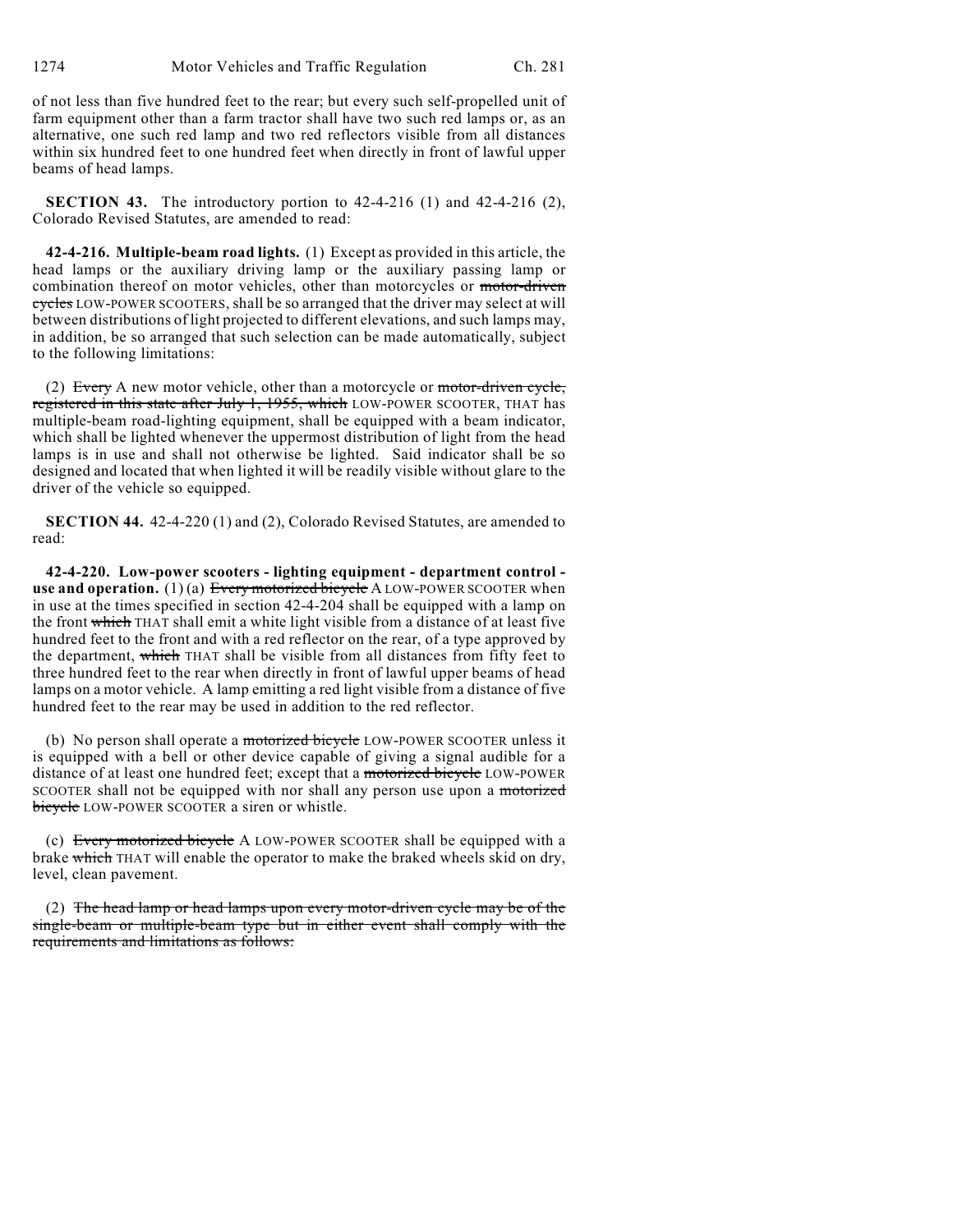(a) Every said head lamp or head lamps on a motor-driven cycle shall be of sufficient intensity to reveal a person or a vehicle at a distance of not less than one hundred feet when the motor-driven cycle is operated at any speed less than twenty-five miles per hour, and at a distance of not less than two hundred feet when the motor-driven cycle is operated at a speed of twenty-five miles or more per hour, and at a distance of not less than three hundred feet when the motor-driven cycle is operated at a speed of thirty-five or more miles per hour.

(b) In the event the motor-driven cycle is equipped with a multiple-beam head lamp or head lamps, the upper beam shall meet the minimum requirements set forth in paragraph (a) of this subsection  $(2)$  and shall not exceed the limitations set forth in section  $42-4-216$  (1) (a), and the lowermost beam shall meet the requirements applicable to a lowermost distribution of light as set forth in section  $42-4-216$  (1)  $(b).$ 

(c) In the event the motor-driven cycle is equipped with a single-beam lamp, said lamp shall be so aimed that when the vehicle is loaded none of the high-intensity portion of light, at a distance of twenty-five feet ahead, shall project higher than the level of the center of the lamp from which it comes.

**SECTION 45.** 42-4-221 (1), (2), (3), (4), (5), (6), (7), and (8), Colorado Revised Statutes, are amended to read:

**42-4-221. Bicycle and personal mobility device equipment.** (1) No other provision of this part 2 and no provision of part 3 of this article shall apply to bicycles A BICYCLE, ELECTRICAL ASSISTED BICYCLE, OR EPAMD or to equipment for use on bicycles A BICYCLE, ELECTRICAL ASSISTED BICYCLE, OR EPAMD except those provisions in this article made specifically applicable to bicyclists, bicycles, or their equipment SUCH A VEHICLE.

(2) Every bicycle, ELECTRICAL ASSISTED BICYCLE, OR EPAMD in use at the times described in section 42-4-204 shall be equipped with a lamp on the front emitting a white light visible from a distance of at least five hundred feet to the front.

(3) Every bicycle, ELECTRICAL ASSISTED BICYCLE, OR EPAMD shall be equipped with a red reflector of a type approved by the department, which shall be visible for six hundred feet to the rear when directly in front of lawful lower beams of head lamps on a motor vehicle.

(4) Every bicycle, ELECTRICAL ASSISTED BICYCLE, OR EPAMD when in use at the times described in section 42-4-204 shall be equipped with reflective material of sufficient size and reflectivity to be visible from both sides for six hundred feet when directly in front of lawful lower beams of head lamps on a motor vehicle or, in lieu of such reflective material, with a lighted lamp visible from both sides from a distance of at least five hundred feet.

(5) A bicycle, ELECTRICAL ASSISTED BICYCLE, OR EPAMD or its rider may be equipped with lights or reflectors in addition to those required by subsections (2) to (4) of this section.

(6) A bicycle OR ELECTRICAL ASSISTED BICYCLE shall not be equipped with, nor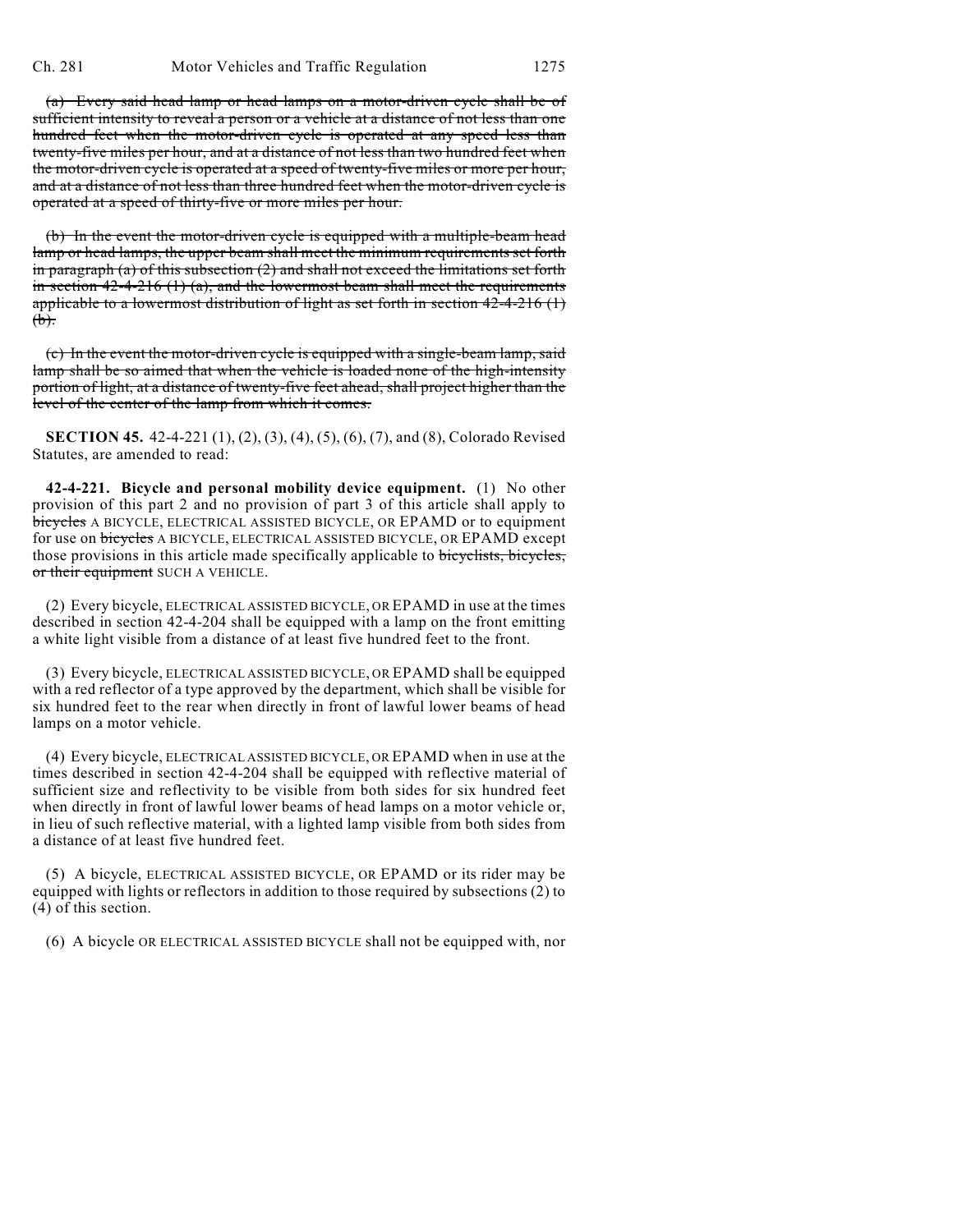1276 Motor Vehicles and Traffic Regulation Ch. 281

shall any person use upon a bicycle OR ELECTRICAL ASSISTED BICYCLE, any siren or whistle.

(7) Every bicycle OR ELECTRICAL ASSISTED BICYCLE shall be equipped with a brake or brakes which THAT will enable its rider to stop the bicycle OR ELECTRICAL ASSISTED BICYCLE within twenty-five feet from a speed of ten miles per hour on dry, level, clean pavement.

(8) A person engaged in the business of selling bicycles OR ELECTRICAL ASSISTED BICYCLES at retail shall not sell any bicycle OR ELECTRICAL ASSISTED BICYCLE unless the bicycle OR ELECTRICAL ASSISTED BICYCLE has an identifying number permanently stamped or cast on its frame.

**SECTION 46.** 42-4-223 (1) (b), Colorado Revised Statutes, is amended to read:

**42-4-223. Brakes.** (1) Brake equipment required:

(b) Every motorcycle motorized bicycle, and bicycle with motor attached AND LOW-POWER SCOOTER, when operated upon a highway, shall be equipped with at least one brake, which may be operated by hand or foot.

**SECTION 47.** 42-4-224 (3), Colorado Revised Statutes, is amended to read:

**42-4-224. Horns or warning devices.** (3) No bicycle, ELECTRICAL ASSISTED BICYCLE, or motorized bicycle LOW-POWER SCOOTER shall be equipped with nor shall any person use upon a bicycle or motorized bicycle any SUCH VEHICLE A siren or whistle.

**SECTION 48.** 42-4-232 (1), Colorado Revised Statutes, is amended to read:

**42-4-232. Minimum safety standards for motorcycles and low-power scooters.** (1) No person shall operate any motorcycle or motor-driven cycle LOW-POWER SCOOTER on any public highway in this state unless such person and any passenger thereon is wearing goggles or eyeglasses with lenses made of safety glass or plastic; EXCEPT THAT THIS SUBSECTION (1) SHALL NOT APPLY TO A PERSON WEARING A HELMET CONTAINING EYE PROTECTION MADE OF SAFETY GLASS OR PLASTIC.

**SECTION 49.** 42-4-234 (1), Colorado Revised Statutes, is amended to read:

**42-4-234. Slow-moving vehicles - display of emblem.** (1) All machinery, equipment, and vehicles, except bicycles, ELECTRICAL ASSISTED BICYCLES, and other human-powered vehicles, designed to operate or normally operated at a speed of less than twenty-five miles per hour on a public highway shall display a triangular slow-moving vehicle emblem on the rear. Bicycles, ELECTRICAL ASSISTED BICYCLES, and other human-powered vehicles and neighborhood electric vehicles shall be permitted but not required to display the emblem specified in this subsection  $(1)$ .

**SECTION 50.** 42-4-237 (1) (a), Colorado Revised Statutes, is amended to read: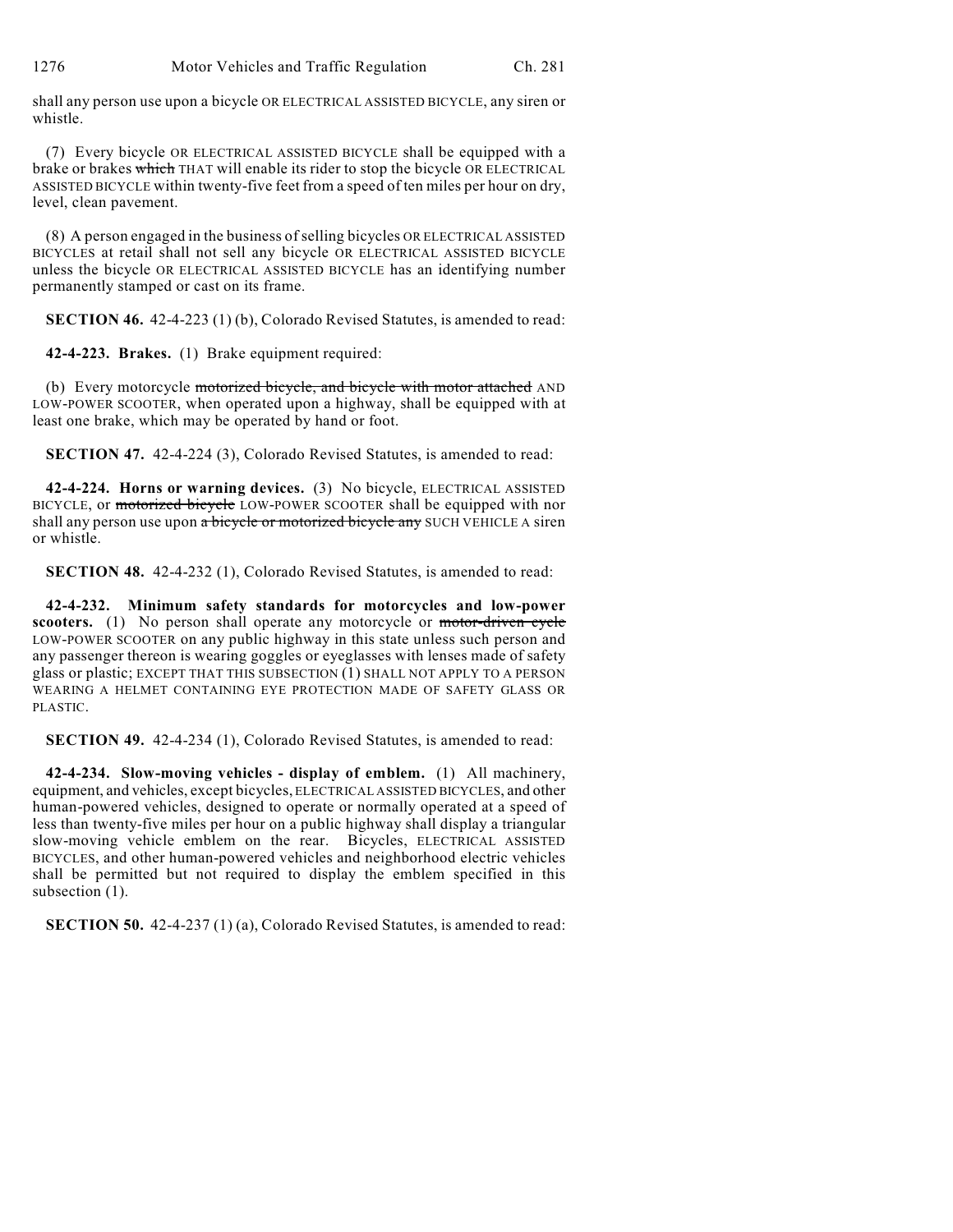## **42-4-237. Safety belt systems - mandatory use - exemptions - penalty.** (1) As used in this section:

(a) "Motor vehicle" means a self-propelled vehicle intended primarily for use and operation on the public highways, including passenger cars, station wagons, vans, taxicabs, ambulances, motor homes, and pickups. The term does not include motorcycles, motorscooters, motorbicycles, motorized bicycles LOW-POWER SCOOTERS, passenger buses, school buses, and farm tractors and implements of husbandry designed primarily or exclusively for use in agricultural operations.

## **SECTION 51.** 42-4-503, Colorado Revised Statutes, is amended to read:

**42-4-503. Projecting loads on passenger vehicles.** No passenger-type vehicle, except a motorcycle, or a bicycle, OR AN ELECTRICAL ASSISTED BICYCLE shall be operated on any highway with any load carried thereon extending beyond the line of the fenders on the left side of such vehicle nor extending more than six inches beyond the line of the fenders on the right side thereof. Any person who violates any provision of this section commits a class B traffic infraction.

**SECTION 52.** 42-4-710 (3), Colorado Revised Statutes, is amended to read:

**42-4-710. Emerging from or entering alley, driveway, or building.** (3) No person shall drive any vehicle other than a bicycle, ELECTRIC ASSISTED BICYCLE, or any other human-powered vehicle upon a sidewalk or sidewalk area, except upon a permanent or duly authorized temporary driveway.

**SECTION 53.** 42-4-802 (3), Colorado Revised Statutes, is amended to read:

**42-4-802. Pedestrians' right-of-way in crosswalks.** (3) No pedestrian shall suddenly leave a curb or other place of safety and ride a bicycle, RIDE AN ELECTRICAL ASSISTED BICYCLE, walk, or run into the path of a moving vehicle which THAT is so close as to constitute an immediate hazard.

**SECTION 54.** 42-4-1101 (8), Colorado Revised Statutes, is amended BY THE ADDITION OF A NEW PARAGRAPH to read:

**42-4-1101. Speed limits.** (8) (g) NOTWITHSTANDING ANY OTHER PROVISION OF THIS SECTION, NO PERSON SHALL DRIVE A LOW-POWER SCOOTER ON A ROADWAY AT A SPEED IN EXCESS OF FORTY MILES PER HOUR. STATE AND LOCAL AUTHORITIES SHALL NOT AUTHORIZE LOW-POWER SCOOTERS TO EXCEED FORTY MILES PER HOUR ON A ROADWAY.

**SECTION 55.** 42-4-1204 (4), Colorado Revised Statutes, is amended to read:

**42-4-1204. Stopping, standing, or parking prohibited in specified places.**  $(4)$  (a) Paragraph (a) of subsection (1) of this section shall not prohibit persons from parking bicycles OR ELECTRICAL ASSISTED BICYCLES on sidewalks in accordance with the provisions of section  $42-4-1412$  (11) (a) and (11) (b).

(b) Paragraph (f) of subsection (1) of this section shall not prohibit persons from parking two or more bicycles OR ELECTRICAL ASSISTED BICYCLES abreast in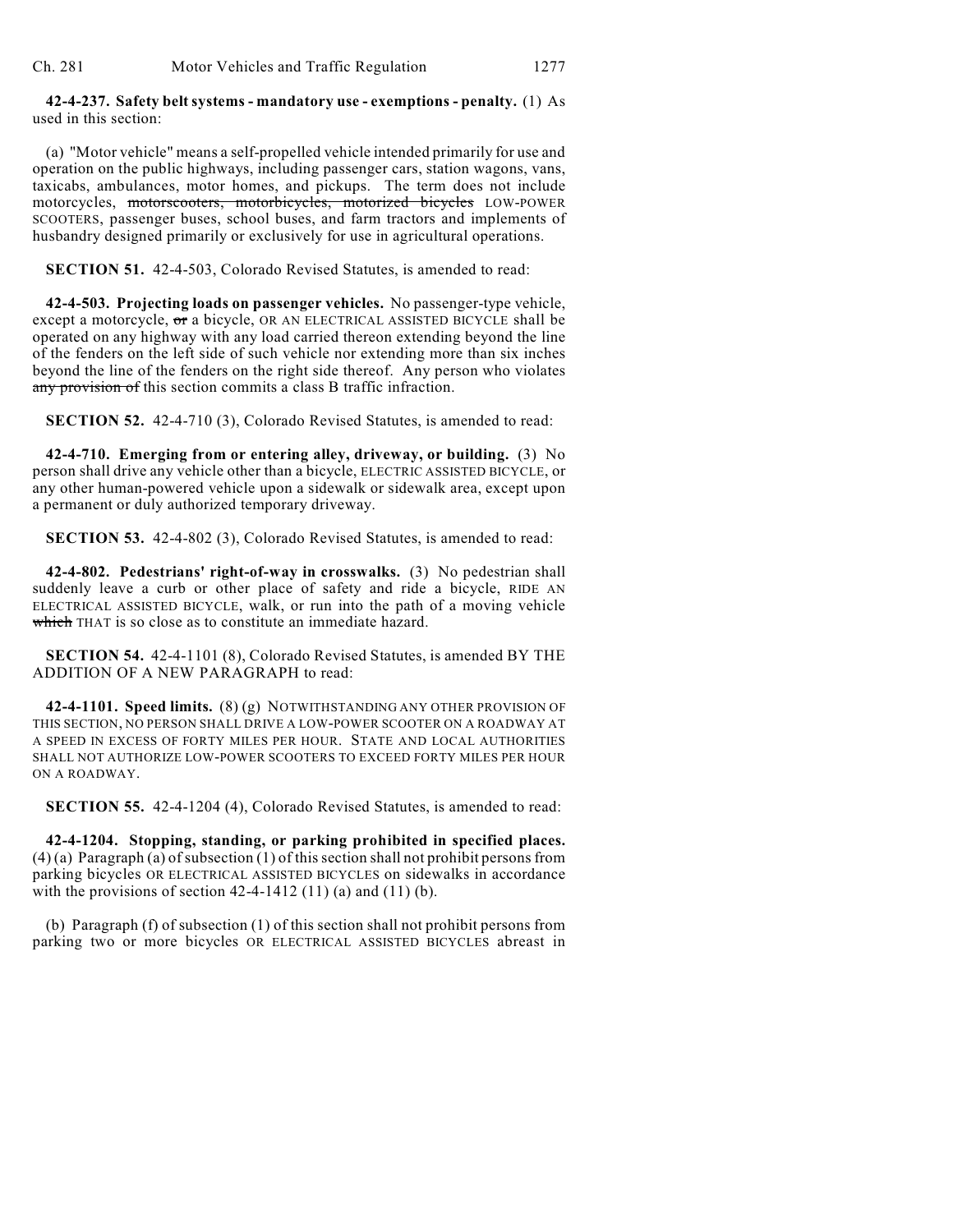accordance with the provisions of section 42-4-1412 (11) (d).

(c) Paragraphs (a), (c), and (d) of subsection (2) of this section shall not apply to bicycles OR ELECTRICAL ASSISTED BICYCLES parked on sidewalks in accordance with section 42-4-1412 (11) (a) and (11) (b).

**SECTION 56.** 42-4-1301 (1) (a), (1) (b), (1) (c), (1) (f), (1) (g), (2) (a), (2) (a.5) (I), (6) (a) (I), (6) (a) (II), (6) (b), (6) (i) (I), and (6) (i) (II), Colorado Revised Statutes, are amended to read:

**42-4-1301. Driving under the influence - driving while impaired - driving with excessive alcoholic content - definitions - penalties.** (1) (a) It is a misdemeanor for any person who is under the influence of alcohol or one or more drugs, or a combination of both alcohol and one or more drugs, to drive any vehicle in this state A MOTOR VEHICLE OR VEHICLE.

(b) It is a misdemeanor for any person who is impaired by alcohol or by one or more drugs, or by a combination of alcohol and one or more drugs, to drive any vehicle in this state A MOTOR VEHICLE OR VEHICLE.

(c) It is a misdemeanor for any person who is an habitual user of any controlled substance defined in section 12-22-303 (7), C.R.S., to drive  $\frac{1}{2}$  we thick A MOTOR VEHICLE, VEHICLE, OR LOW-POWER SCOOTER in this state.

(f) "Driving under the influence" means driving a MOTOR vehicle OR VEHICLE when a person has consumed alcohol or one or more drugs, or a combination of alcohol and one or more drugs, which alcohol alone, or one or more drugs alone, or alcohol combined with one or more drugs THAT affects the person to a degree that the person is substantially incapable, either mentally or physically, or both mentally and physically, to exercise clear judgment, sufficient physical control, or due care in the safe operation of a vehicle.

(g) "Driving while ability impaired" means driving a MOTOR vehicle OR VEHICLE when a person has consumed alcohol or one or more drugs, or a combination of both alcohol and one or more drugs, which alcohol alone, or one or more drugs alone, or alcohol combined with one or more drugs, THAT affects the person to the slightest degree so that the person is less able than the person ordinarily would have been, either mentally or physically, or both mentally and physically, to exercise clear judgment, sufficient physical control, or due care in the safe operation of a vehicle.

(2) (a) It is a misdemeanor for any person to drive  $\frac{1}{2}$  A MOTOR vehicle in this state OR VEHICLE when the person's BAC is 0.08 or more at the time of driving or within two hours after driving. During a trial, if the state's evidence raises the issue, or if a defendant presents some credible evidence, that the defendant consumed alcohol between the time that the defendant stopped driving and the time that testing occurred, such issue shall be an affirmative defense, and the prosecution must establish beyond a reasonable doubt that the minimum 0.08 blood or breath alcohol content required in this paragraph (a) was reached as a result of alcohol consumed by the defendant before the defendant stopped driving.

(a.5) (I) It is a class A traffic infraction for any person under twenty-one years of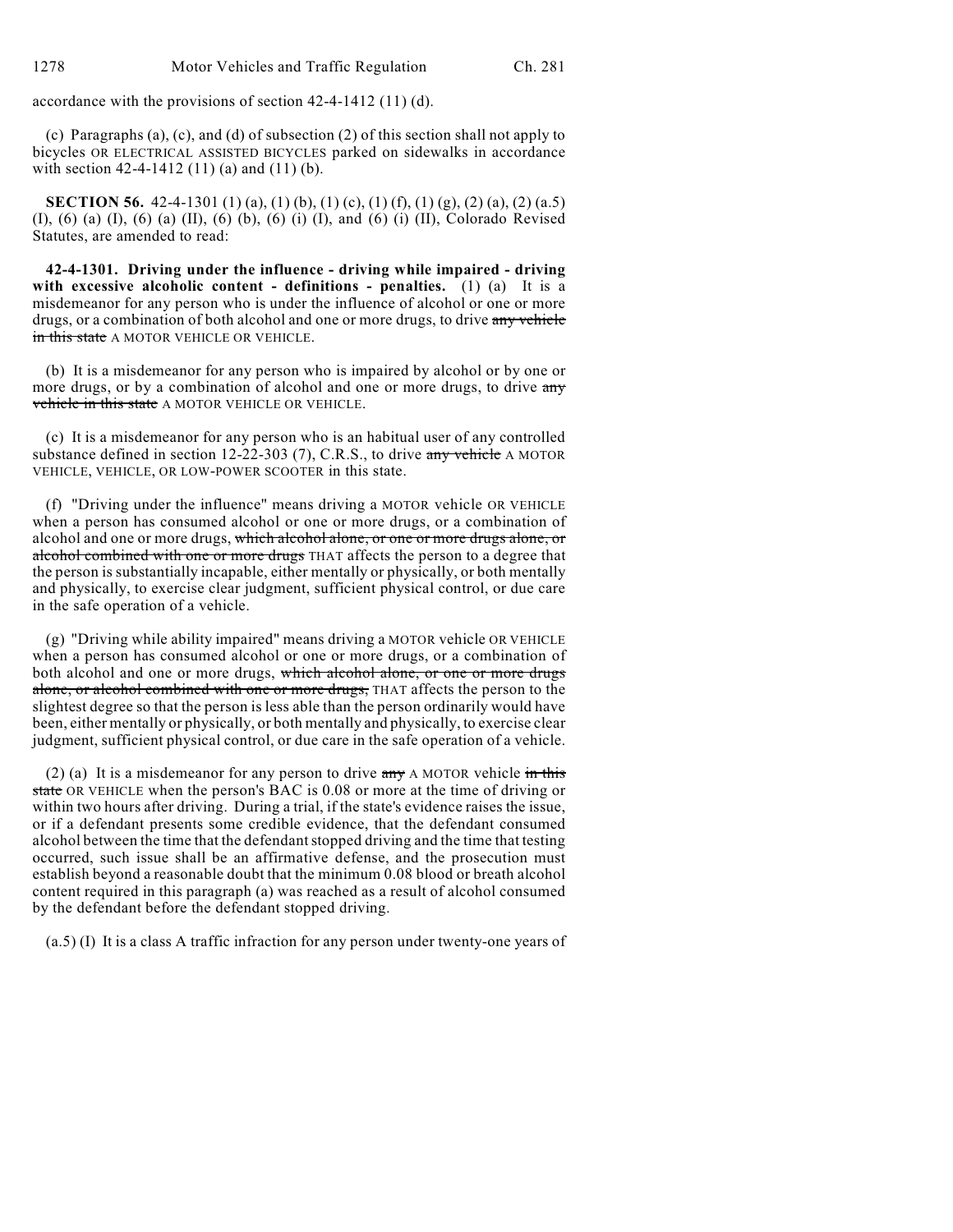age to drive any A MOTOR vehicle in this state OR VEHICLE when the person's BAC, as shown by analysis of the person's breath, is at least 0.02 but not more than 0.05 at the time of driving or within two hours after driving. The court, upon sentencing a defendant pursuant to this subparagraph (I), may, in addition to any penalty imposed under a class A traffic infraction, order that the defendant perform up to twenty-four hours of useful public service, subject to the conditions and restrictions of section 18-1.3-507, C.R.S., and may further order that the defendant submit to and complete an alcohol evaluation or assessment, an alcohol education program, or an alcohol treatment program at such defendant's own expense.

(6) (a) In any prosecution for DUI or DWAI, the defendant's BAC at the time of the commission of the alleged offense or within a reasonable time thereafter gives rise to the following presumptions or inferences:

(I) If at such time the defendant's BAC was 0.05 or less, it shall be presumed that the defendant was not under the influence of alcohol and that the defendant's ability to operate a MOTOR vehicle OR VEHICLE was not impaired by the consumption of alcohol.

(II) If at such time the defendant's BAC was in excess of 0.05 but less than 0.08, such fact gives rise to the permissible inference that the defendant's ability to operate a MOTOR vehicle OR VEHICLE was impaired by the consumption of alcohol, and such fact may also be considered with other competent evidence in determining whether or not the defendant was under the influence of alcohol.

(b) The limitations of this subsection (6) shall not be construed as limiting the introduction, reception, or consideration of any other competent evidence bearing upon the question of whether or not the defendant was under the influence of alcohol or whether or not the defendant's ability to operate a MOTOR vehicle OR VEHICLE was impaired by the consumption of alcohol.

(i) (I) Following the lawful contact with a person who has been driving a MOTOR vehicle OR VEHICLE and when a law enforcement officer reasonably suspects that a person was driving a MOTOR vehicle OR VEHICLE while under the influence of or while impaired by alcohol, the law enforcement officer may conduct a preliminary screening test using a device approved by the executive director of the department of public health and environment after first advising the driver that the driver may either refuse or agree to provide a sample of the driver's breath for such preliminary test; except that, if the driver is under twenty-one years of age, the law enforcement officer may, after providing such advisement to the person, conduct such preliminary screening test if the officer reasonably suspects that the person has consumed any alcohol.

(II) The results of this preliminary screening test may be used by a law enforcement officer in determining whether probable cause exists to believe such person was driving a MOTOR vehicle OR VEHICLE in violation of this section and whether to administer a test pursuant to section 42-4-1301.1 (2).

**SECTION 57.** 42-4-1401 (1), Colorado Revised Statutes, is amended to read:

**42-4-1401. Reckless driving - penalty.** (1) Any A person who drives any A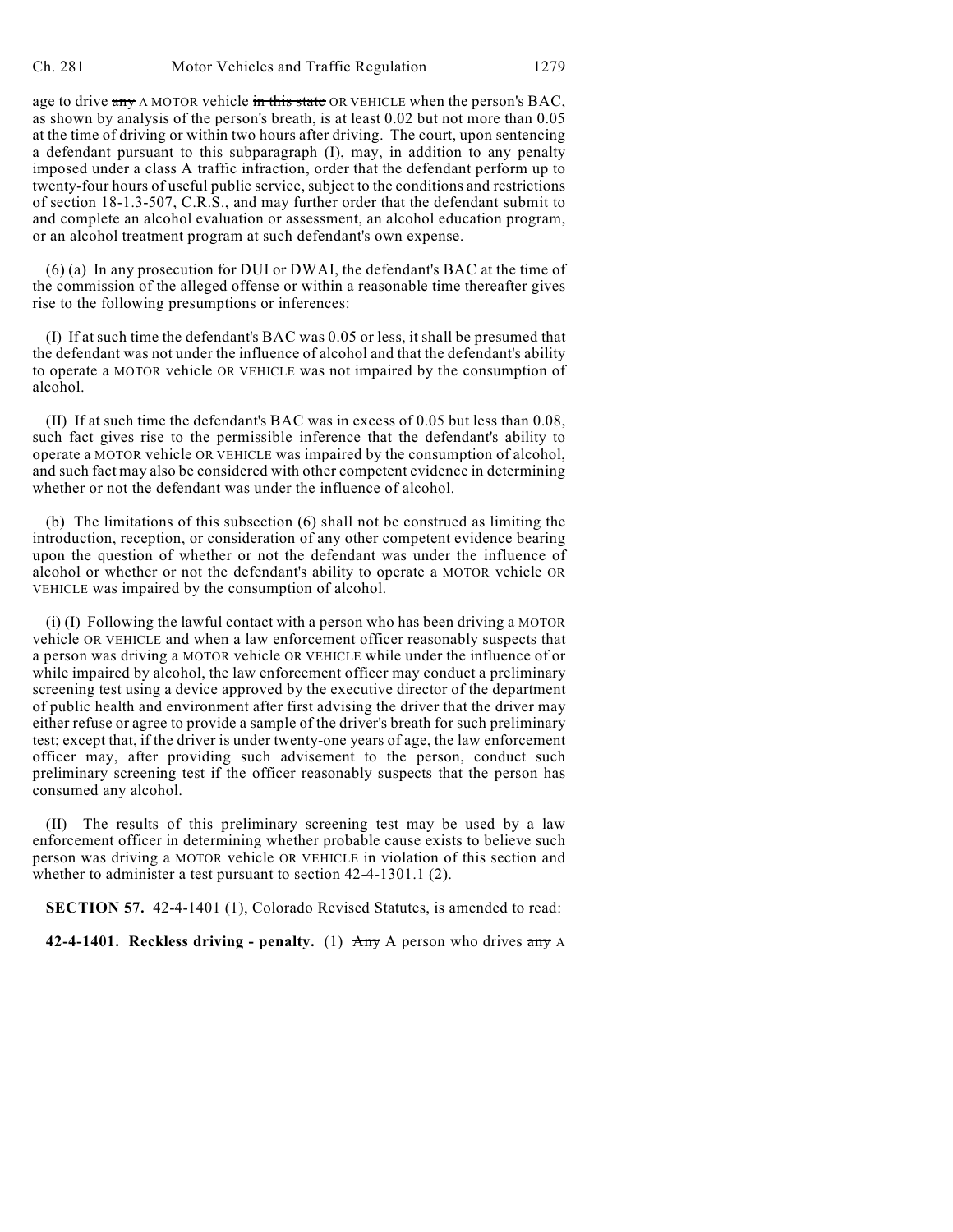motor vehicle, bicycle, ELECTRICAL ASSISTED BICYCLE, or motorized bicycle LOW-POWER SCOOTER in such a manner as to indicate either a wanton or a willful disregard for the safety of persons or property is guilty of reckless driving. A person convicted of reckless driving of a bicycle or motorized bicycle ELECTRICAL ASSISTED BICYCLE shall not be subject to the provisions of section 42-2-127.

**SECTION 58.** 42-4-1402 (1), Colorado Revised Statutes, is amended to read:

**42-4-1402. Careless driving - penalty.** (1) Any A person who drives any A motor vehicle, bicycle, ELECTRICAL ASSISTED BICYCLE, or motorized bicycle LOW-POWER SCOOTER in a careless and imprudent manner, without due regard for the width, grade, curves, corners, traffic, and use of the streets and highways and all other attendant circumstances, is guilty of careless driving. A person convicted of careless driving of a bicycle or motorized bicycle ELECTRICAL ASSISTED BICYCLE shall not be subject to the provisions of section 42-2-127.

**SECTION 59.** 42-4-1407.5 (3) (g), Colorado Revised Statutes, is amended to read:

**42-4-1407.5. Splash guards - when required.** (3) This section does not apply to:

(g) Bicycles OR ELECTRICAL ASSISTED BICYCLES.

**SECTION 60.** 42-4-1409 (1), (2), (3), (5), and (7), Colorado Revised Statutes, are amended to read:

**42-4-1409. Compulsory insurance - penalty - legislative intent.** (1) No owner of a motor vehicle OR LOW-POWER SCOOTER required to be registered in this state shall operate the vehicle or permit it to be operated on the public highways of this state when the owner has failed to have a complying policy or certificate of self-insurance in full force and effect as required by law.

(2) No person shall operate a motor vehicle OR LOW-POWER SCOOTER on the public highways of this state without a complying policy or certificate of self-insurance in full force and effect as required by law.

(3) When an accident occurs, or when requested to do so following any lawful traffic contact or during any traffic investigation by a peace officer, no owner or operator of a motor vehicle OR LOW-POWER SCOOTER shall fail to present to the requesting officer immediate evidence of a complying policy or certificate of self-insurance in full force and effect as required by law.

(5) Testimony of the failure of any owner or operator of a motor vehicle OR LOW-POWER SCOOTER to present immediate evidence of a complying policy or certificate of self-insurance in full force and effect as required by law, when requested to do so by a peace officer, shall constitute prima facie evidence, at a trial concerning a violation charged under subsection (1) or (2) of this section, that such owner or operator of a motor vehicle violated subsection (1) or (2) of this section.

(7) The owner of a motor vehicle OR LOW-POWER SCOOTER, upon receipt of an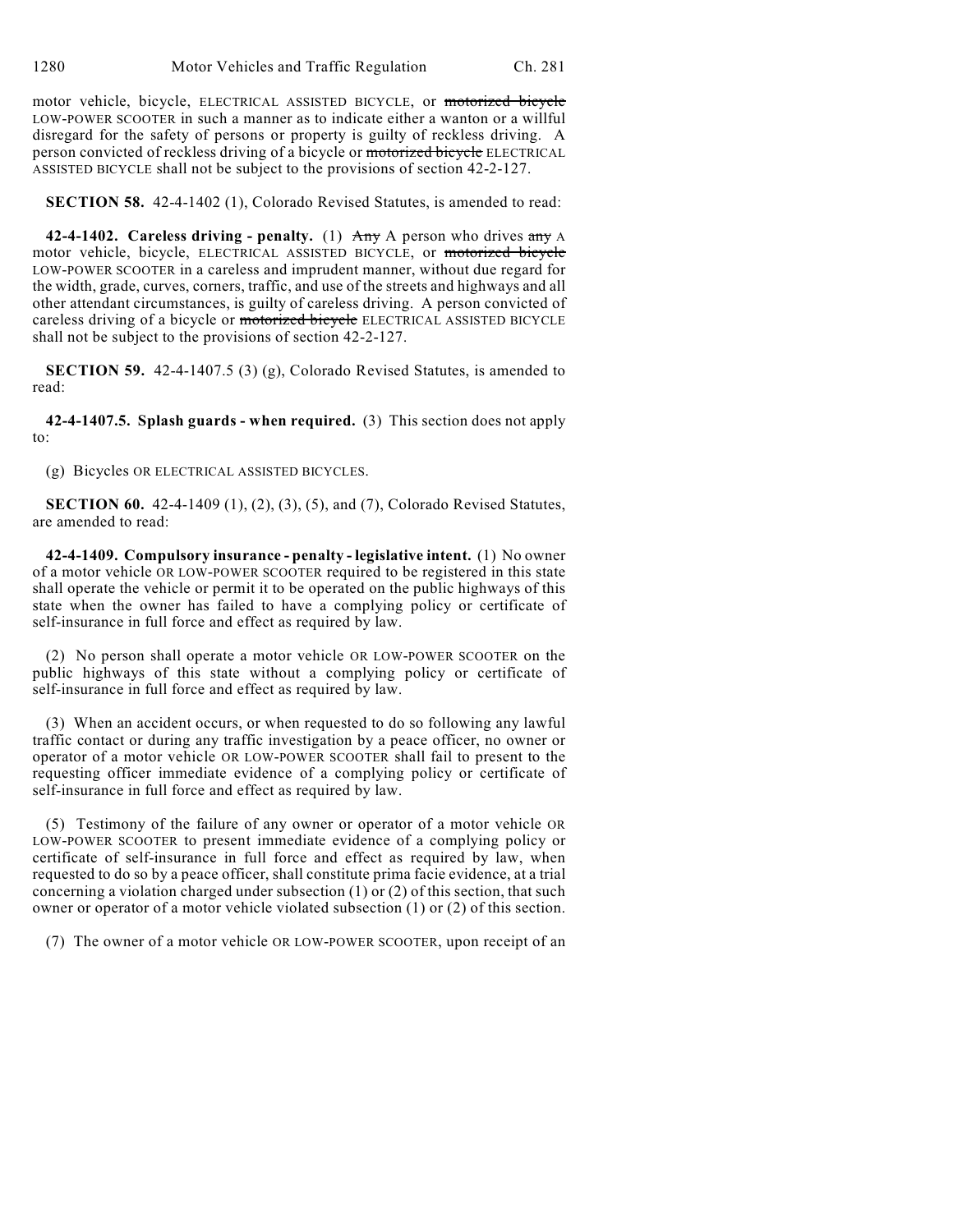affirmation of insurance as described in section 42-3-113 (2) and (3), shall sign and date such affirmation in the space provided.

**SECTION 61.** 42-4-1412, Colorado Revised Statutes, is amended BY THE ADDITION OF A NEW SUBSECTION to read:

**42-4-1412. Operation of bicycles and other human-powered vehicles.** (14) EXCEPT AS AUTHORIZED BY SECTION 42-4-111, THE RIDER OF AN ELECTRICAL ASSISTED BICYCLE SHALL NOT USE THE ELECTRICAL MOTOR ON A BIKE OR PEDESTRIAN PATH.

**SECTION 62.** 42-4-1412 (1), (3), and (4), the introductory portion to 42-4-1412 (5), 42-4-1412 (5) (a), the introductory portion to 42-4-1412 (6) (a), and 42-4-1412 (6) (a) (II), (7), (8) (a), (8) (b), (9), (10) (a), (10) (b), (10) (c), (11), (12) (b), and (13), Colorado Revised Statutes, are amended to read:

**42-4-1412. Operation of bicycles and other human-powered vehicles.** (1) Every person riding a bicycle OR ELECTRICAL ASSISTED BICYCLE shall have all of the rights and duties applicable to the driver of any other vehicle under this article, except as to special regulations in this article and except as to those provisions which by their nature can have no application. Said riders shall comply with the rules set forth in this section and section 42-4-221, and, when using streets and highways within incorporated cities and towns, shall be subject to local ordinances regulating the operation of bicycles AND ELECTRICAL ASSISTED BICYCLES as provided in section 42-4-111.

(3) No bicycle OR ELECTRICAL ASSISTED BICYCLE shall be used to carry more persons at one time than the number for which it is designed or equipped.

(4) No person riding upon any bicycle OR ELECTRICAL ASSISTED BICYCLE shall attach the same or himself or herself to any motor vehicle upon a roadway.

(5) Any person riding a bicycle OR ELECTRICAL ASSISTED BICYCLE shall ride in the right-hand lane. When being overtaken by another vehicle, such person shall ride as close to the right-hand side as practicable. Where a paved shoulder suitable for bicycle riding OR ELECTRICAL ASSISTED BICYCLE RIDING is present, persons operating bicycles OR ELECTRICAL ASSISTED BICYCLES shall ride on the paved shoulder. These provisions shall apply, except under any of the following situations:

(a) When overtaking and passing another bicycle, ELECTRICAL ASSISTED BICYCLE, or vehicle proceeding in the same direction;

(6) (a) Persons operating bicycles OR ELECTRICAL ASSISTED BICYCLES on roadways shall ride single file; except that riding no more than two abreast is permitted in the following circumstances:

(II) When riding on paths or parts of roadways set aside for the exclusive use of bicycles OR ELECTRICAL ASSISTED BICYCLES.

(7) A person operating a bicycle OR ELECTRICAL ASSISTED BICYCLE shall keep at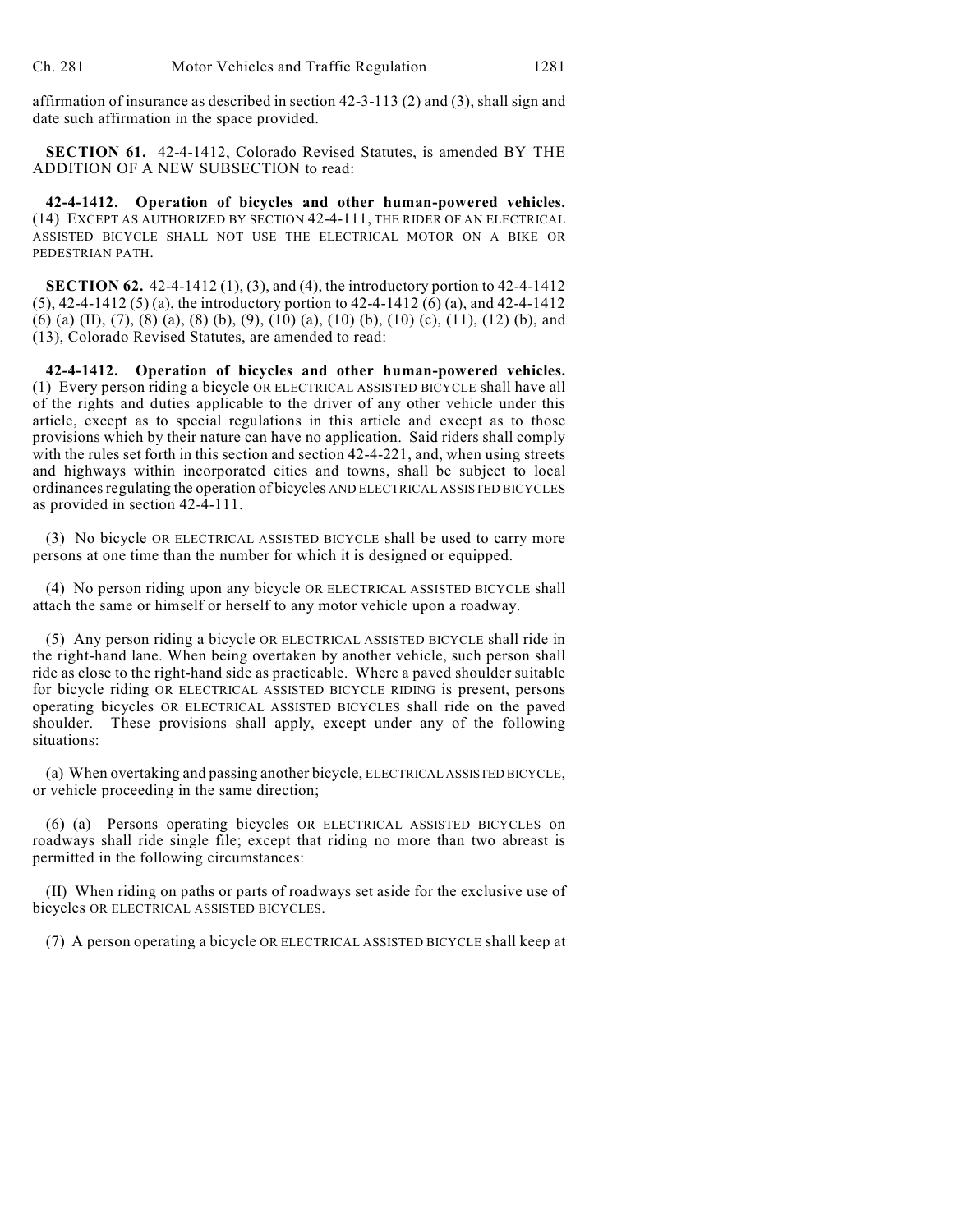least one hand on the handlebars at all times.

(8) (a) A person riding a bicycle OR ELECTRICAL ASSISTED BICYCLE intending to turn left shall follow a course described in sections 42-4-901 (1), 42-4-903, and 42-4-1007 or may make a left turn in the manner prescribed in paragraph (b) of this subsection (8).

(b) A person riding a bicycle OR ELECTRICAL ASSISTED BICYCLE intending to turn left shall approach the turn as closely as practicable to the right-hand curb or edge of the roadway. After proceeding across the intersecting roadway to the far corner of the curb or intersection of the roadway edges, the bicyclist shall stop, as much as practicable, out of the way of traffic. After stopping, the bicyclist shall yield to any traffic proceeding in either direction along the roadway that the bicyclist had been using. After yielding and complying with any official traffic control device or police officer regulating traffic on the highway along which the bicyclist intends to proceed, the bicyclist may proceed in the new direction.

(9) (a) Except as otherwise provided in this subsection (9), every person riding a bicycle OR ELECTRICAL ASSISTED BICYCLE shall signal the intention to turn or stop in accordance with the provisions of section  $42-4-903$ ; except that a person riding a bicycle OR ELECTRICAL ASSISTED BICYCLE may signal a right turn with the right arm extended horizontally.

(b) A signal of intention to turn right or left when required shall be given continuously during not less than the last one hundred feet traveled by the bicycle OR ELECTRICAL ASSISTED BICYCLE before turning and shall be given while the bicycle OR ELECTRICAL ASSISTED BICYCLE is stopped waiting to turn. A signal by hand and arm need not be given continuously if the hand is needed in the control or operation of the bicycle OR ELECTRICAL ASSISTED BICYCLE.

(10) (a) A person riding a bicycle OR ELECTRICAL ASSISTED BICYCLE upon and along a sidewalk or pathway or across a roadway upon and along a crosswalk shall yield the right-of-way to any pedestrian and shall give an audible signal before overtaking and passing such pedestrian. A person riding a bicycle in a crosswalk shall do so in a manner that is safe for pedestrians.

(b) A person shall not ride a bicycle OR ELECTRICAL ASSISTED BICYCLE upon and along a sidewalk or pathway or across a roadway upon and along a crosswalk where such use of bicycles OR ELECTRICAL ASSISTED BICYCLES is prohibited by official traffic control devices or local ordinances. A person riding a bicycle OR ELECTRICAL ASSISTED BICYCLE shall dismount before entering any crosswalk where required by official traffic control devices or local ordinances.

(c) A person riding or walking a bicycle OR ELECTRICAL ASSISTED BICYCLE upon and along a sidewalk or pathway or across a roadway upon and along a crosswalk shall have all the rights and duties applicable to a pedestrian under the same circumstances, including, but not limited to, the rights and duties granted and required by section 42-4-802.

(11) (a) A person may park a bicycle OR ELECTRICAL ASSISTED BICYCLE on a sidewalk unless prohibited or restricted by an official traffic control device or local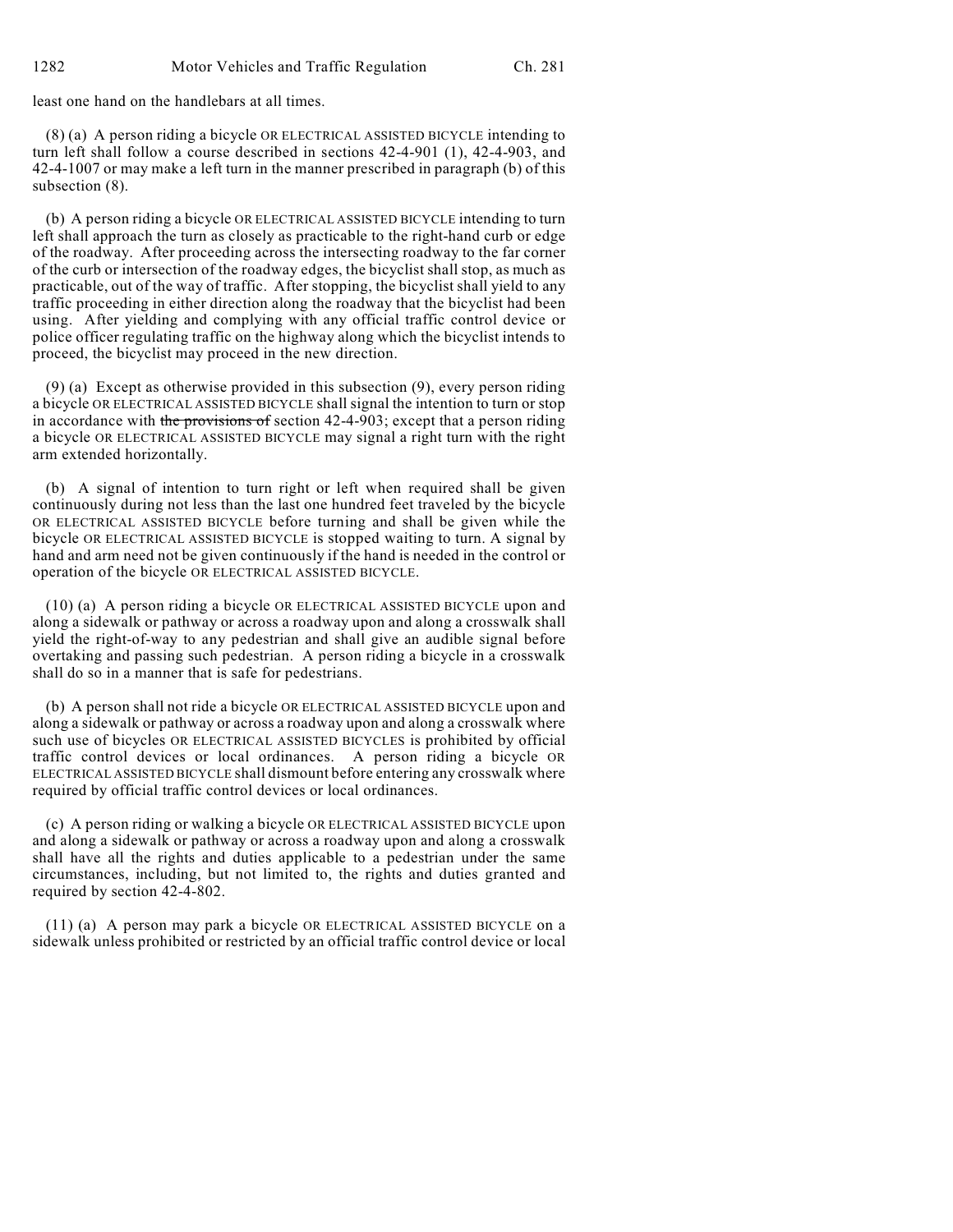ordinance.

(b) A bicycle OR ELECTRICAL ASSISTED BICYCLE parked on a sidewalk shall not impede the normal and reasonable movement of pedestrian or other traffic.

(c) A bicycle OR ELECTRICAL ASSISTED BICYCLE may be parked on the road at any angle to the curb or edge of the road at any location where parking is allowed.

(d) A bicycle OR ELECTRICAL ASSISTED BICYCLE may be parked on the road abreast of another SUCH bicycle or bicycles near the side of the road or any location where parking is allowed in such a manner as does not impede the normal and reasonable movement of traffic.

(e) In all other respects, bicycles OR ELECTRICAL ASSISTED BICYCLES parked anywhere on a highway shall conform to the provisions of part 12 of this article regulating the parking of vehicles.

(12) (b) Any person riding a bicycle OR ELECTRICAL ASSISTED BICYCLE who violates any provision of this article other than this section which is applicable to such a vehicle and for which a penalty is specified shall be subject to the same specified penalty as any other vehicle; except that section 42-2-127 shall not apply.

(13) Upon request, the law enforcement agency having jurisdiction shall complete a report concerning an injury or death incident that involves a bicycle OR ELECTRICAL ASSISTED BICYCLE on the roadways of the state, even if such accident does not involve a motor vehicle.

**SECTION 63.** The introductory portion to 42-4-1502 (4.5) (a) and 42-4-1502 (4.5) (a) (I), Colorado Revised Statutes, are amended to read:

**42-4-1502. Riding on motorcycles - protective helmet.** (4.5) (a) A person under eighteen years of age may SHALL not operate or carry RIDE AS a passenger who is under eighteen years of age on a motorcycle OR LOW-POWER SCOOTER on a highway in this state ROADWAY unless:

(I) The EACH person and the passenger are UNDER EIGHTEEN YEARS OF AGE IS wearing A protective helmets HELMET of a type and design manufactured for use by operators of motorcycles;

**SECTION 64.** 42-4-1701 (4) (a) (I) (L), Colorado Revised Statutes, is amended to read:

**42-4-1701. Traffic offenses and infractions classified - penalties - penalty and surcharge schedule.** (4) (a) (I) Except as provided in paragraph (c) of subsection (5) of this section, every person who is convicted of, who admits liability for, or against whom a judgment is entered for a violation of any provision of this title to which the provisions of paragraph (a) or (b) of subsection  $(5)$  of this section apply shall be fined or penalized, and have a surcharge levied thereon pursuant to sections 24-4.1-119 (1) (f) and 24-4.2-104 (1) (b) (I), C.R.S., in accordance with the penalty and surcharge schedule set forth in sub-subparagraphs (A) to (P) of this subparagraph (I); or, if no penalty or surcharge is specified in the schedule, the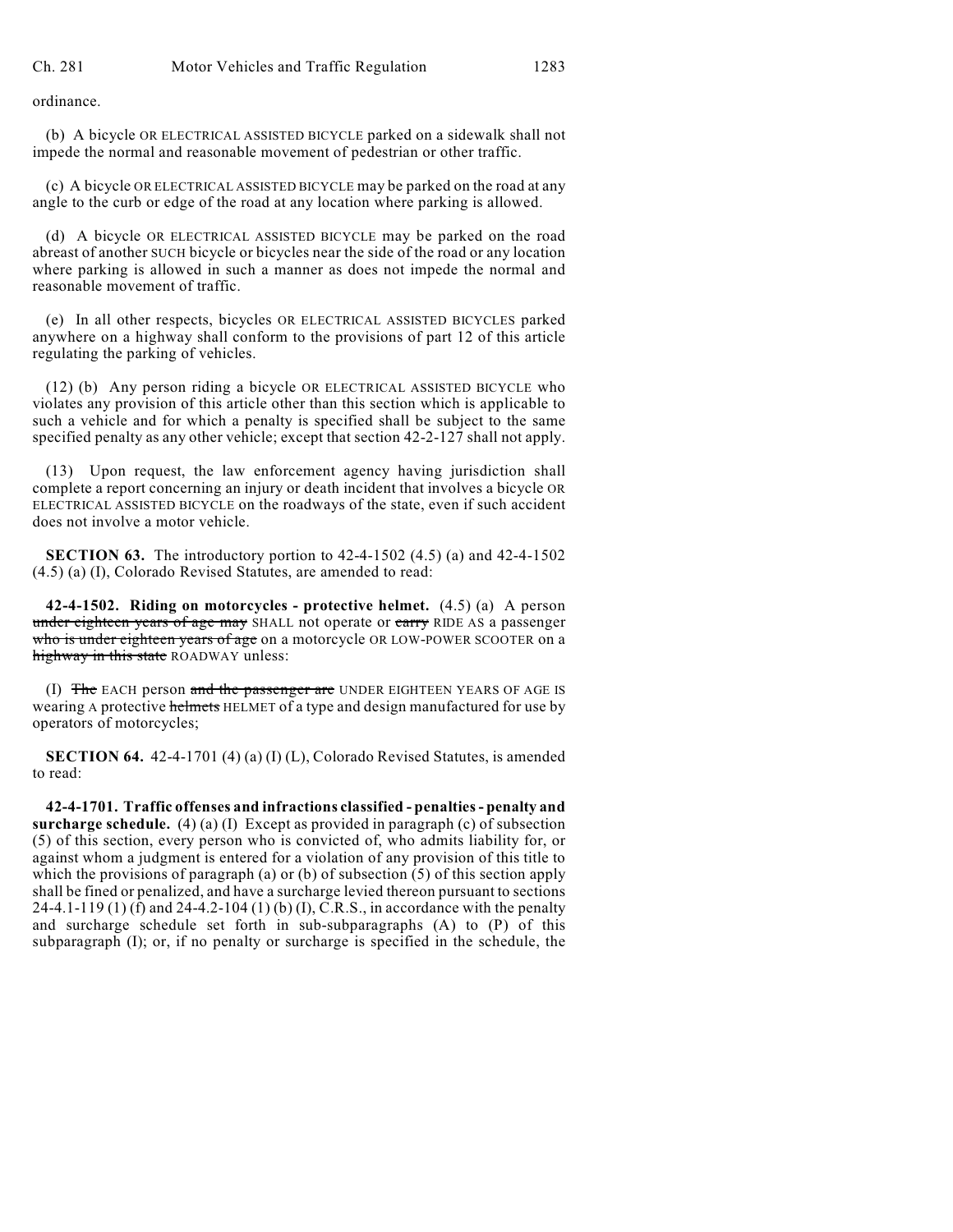penalty for class A and class B traffic infractions shall be fifteen dollars, and the surcharge shall be four dollars. These penalties and surcharges shall apply whether the defendant acknowledges the defendant's guilt or liability in accordance with the procedure set forth by paragraph (a) of subsection (5) of this section or is found guilty by a court of competent jurisdiction or has judgment entered against the defendant by a county court magistrate. Penalties and surcharges for violating specific sections shall be as follows:

| <b>Section Violated</b>                                                                                                                                          | Penalty | Surcharge |
|------------------------------------------------------------------------------------------------------------------------------------------------------------------|---------|-----------|
| (L) Speeding violations:                                                                                                                                         |         |           |
| 42-4-1101 (1) or (8) (b) (1 to 4 miles<br>per hour over the reasonable and<br>prudent speed or over the maximum<br>lawful speed limit of 75 miles<br>per hour)   | \$30.00 | \$6.00    |
| 42-4-1101 (1) or (8) (b) (5 to 9 miles<br>per hour over the reasonable and<br>prudent speed or over the maximum<br>lawful speed limit of 75 miles<br>per hour)   | 70.00   | 10.00     |
| 42-4-1101 (1) or (8) (b) (10 to 19 miles<br>per hour over the reasonable and<br>prudent speed or over the maximum<br>lawful speed limit of 75 miles<br>per hour) | 135.00  | 16.00     |
| 42-4-1101 (1) or (8) (b) (20 to 24 miles<br>per hour over the reasonable and<br>prudent speed or over the maximum<br>lawful speed limit of 75 miles<br>per hour) | 200.00  | 32.00     |
| 42-4-1101(8) (g) (1 TO 4 MILES PER<br>HOUR OVER THE MAXIMUM LAWFUL<br>SPEED LIMIT OF 40 MILES PER HOUR<br>DRIVING A LOW-POWER SCOOTER)                           | 50.00   | 6.00      |
| 42-4-1101 (8) (g) (5 TO 9 MILES PER<br>HOUR OVER THE MAXIMUM LAWFUL<br>SPEED LIMIT OF 40 MILES PER HOUR<br>DRIVING A LOW-POWER SCOOTER)                          | 75.00   | 10.00     |
| 42-4-1101 (8) (g) (GREATER THAN 9<br>MILES PER HOUR OVER THE MAXIMUM<br>LAWFUL SPEED LIMIT OF 40 MILES PER<br>HOUR DRIVING A LOW-POWER SCOOTER)                  | 100.00  | 16.00     |
|                                                                                                                                                                  |         |           |